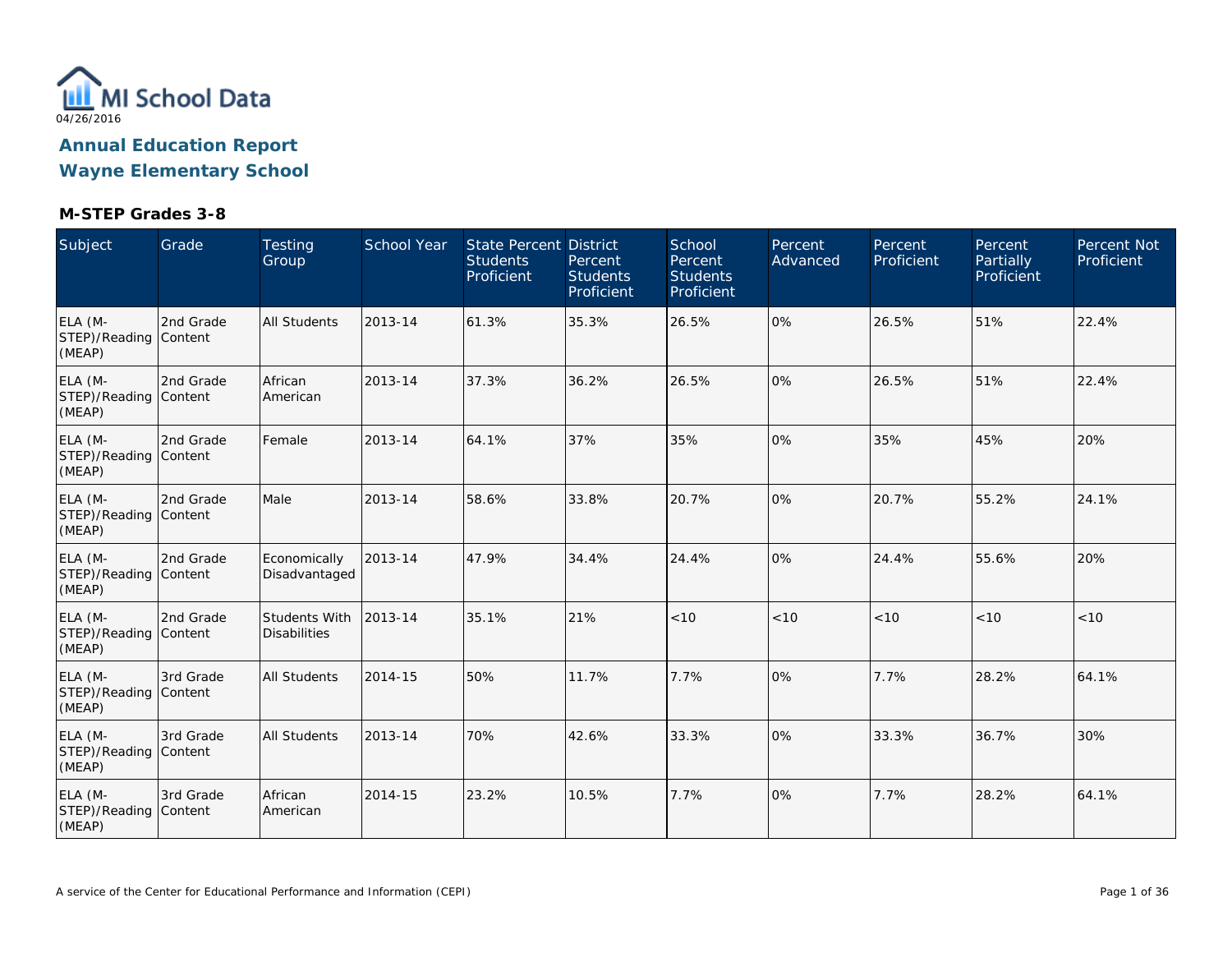

## **Wayne Elementary School**

| Subject                                    | Grade     | Testing<br>Group                            | School Year | <b>State Percent District</b><br><b>Students</b><br>Proficient | Percent<br><b>Students</b><br>Proficient | School<br>Percent<br><b>Students</b><br>Proficient | Percent<br>Advanced | Percent<br>Proficient | Percent<br>Partially<br>Proficient | Percent Not<br>Proficient |
|--------------------------------------------|-----------|---------------------------------------------|-------------|----------------------------------------------------------------|------------------------------------------|----------------------------------------------------|---------------------|-----------------------|------------------------------------|---------------------------|
| ELA (M-<br>STEP)/Reading Content<br>(MEAP) | 3rd Grade | African<br>American                         | 2013-14     | 47.6%                                                          | 41.8%                                    | 34.5%                                              | 0%                  | 34.5%                 | 37.9%                              | 27.6%                     |
| ELA (M-<br>STEP)/Reading Content<br>(MEAP) | 3rd Grade | White                                       | 2013-14     | 76.5%                                                          | 41.3%                                    | < 10                                               | < 10                | < 10                  | < 10                               | < 10                      |
| ELA (M-<br>STEP)/Reading Content<br>(MEAP) | 3rd Grade | Female                                      | 2014-15     | 54.7%                                                          | 14.1%                                    | 13.6%                                              | 0%                  | 13.6%                 | 31.8%                              | 54.5%                     |
| ELA (M-<br>STEP)/Reading Content<br>(MEAP) | 3rd Grade | Female                                      | 2013-14     | 73%                                                            | 46.6%                                    | 40%                                                | 0%                  | 40%                   | 33.3%                              | 26.7%                     |
| ELA (M-<br>STEP)/Reading Content<br>(MEAP) | 3rd Grade | Male                                        | 2014-15     | 45.5%                                                          | 9.1%                                     | 0%                                                 | 0%                  | 0%                    | 23.5%                              | 76.5%                     |
| ELA (M-<br>STEP)/Reading Content<br>(MEAP) | 3rd Grade | Male                                        | 2013-14     | 67%                                                            | 38.7%                                    | 26.7%                                              | 0%                  | 26.7%                 | 40%                                | 33.3%                     |
| ELA (M-<br>STEP)/Reading Content<br>(MEAP) | 3rd Grade | Economically<br>Disadvantaged               | 2014-15     | 35.3%                                                          | 10.4%                                    | 8.1%                                               | 0%                  | 8.1%                  | 29.7%                              | 62.2%                     |
| ELA (M-<br>STEP)/Reading Content<br>(MEAP) | 3rd Grade | Economically<br>Disadvantaged               | 2013-14     | 57.3%                                                          | 40.9%                                    | 32.1%                                              | 0%                  | 32.1%                 | 35.7%                              | 32.1%                     |
| ELA (M-<br>STEP)/Reading Content<br>(MEAP) | 3rd Grade | <b>Students With</b><br><b>Disabilities</b> | 2014-15     | 23.3%                                                          | 7.9%                                     | 0%                                                 | 0%                  | 0%                    | 30%                                | 70%                       |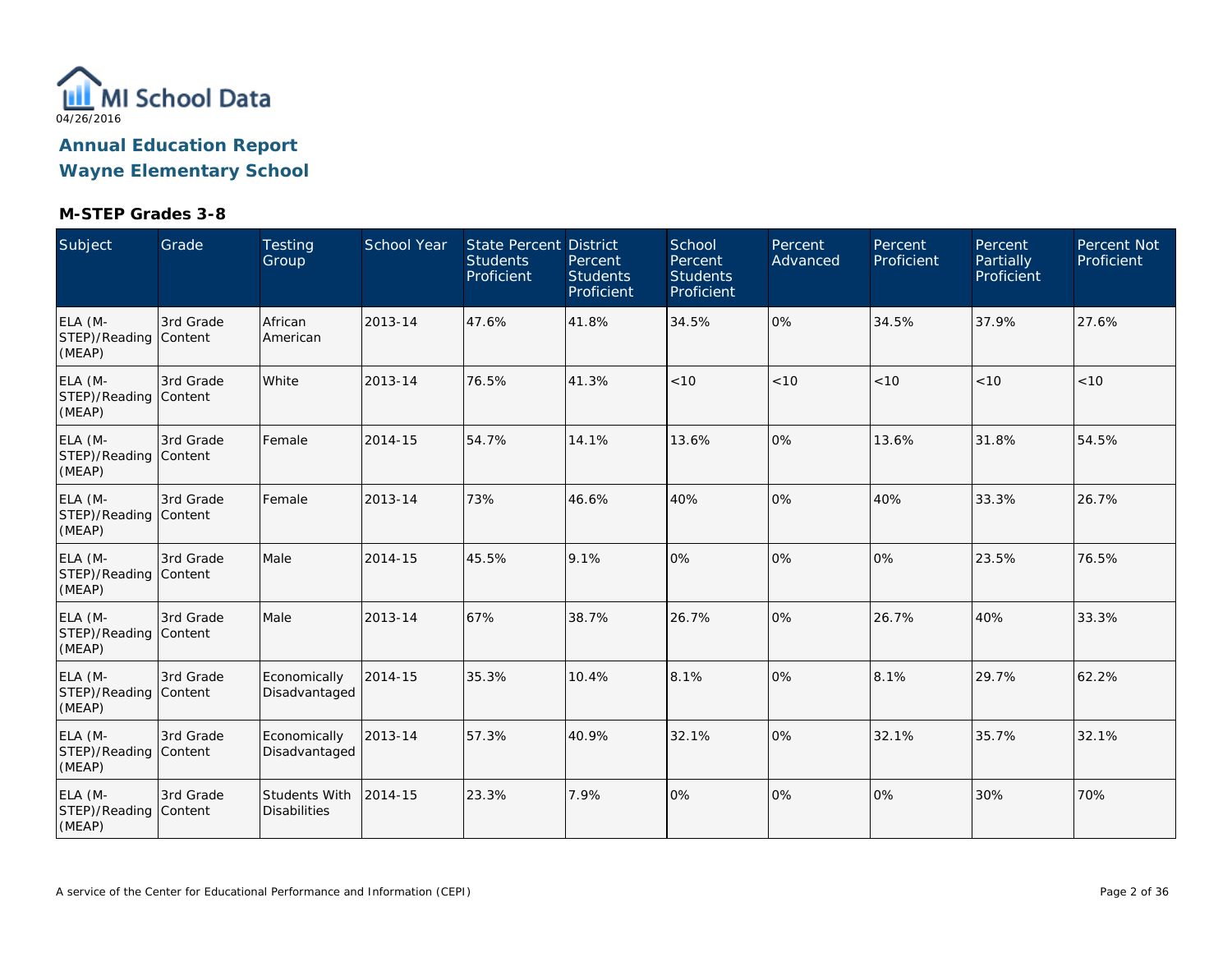

## **Wayne Elementary School**

| Subject                                    | Grade     | <b>Testing</b><br>Group       | School Year | State Percent District<br><b>Students</b><br>Proficient | Percent<br><b>Students</b><br>Proficient | School<br>Percent<br><b>Students</b><br>Proficient | Percent<br>Advanced | Percent<br>Proficient | Percent<br>Partially<br>Proficient | <b>Percent Not</b><br>Proficient |
|--------------------------------------------|-----------|-------------------------------|-------------|---------------------------------------------------------|------------------------------------------|----------------------------------------------------|---------------------|-----------------------|------------------------------------|----------------------------------|
| ELA (M-<br>STEP)/Reading Content<br>(MEAP) | 4th Grade | <b>All Students</b>           | 2014-15     | 46.6%                                                   | 11.5%                                    | 7.9%                                               | 2.6%                | 5.3%                  | 31.6%                              | 60.5%                            |
| ELA (M-<br>STEP)/Reading Content<br>(MEAP) | 4th Grade | <b>All Students</b>           | 2013-14     | 71.7%                                                   | 43.6%                                    | 41.4%                                              | 0%                  | 41.4%                 | 37.9%                              | 20.7%                            |
| ELA (M-<br>STEP)/Reading Content<br>(MEAP) | 4th Grade | African<br>American           | 2014-15     | 21.2%                                                   | 10.6%                                    | 7.9%                                               | 2.6%                | 5.3%                  | 31.6%                              | 60.5%                            |
| ELA (M-<br>STEP)/Reading Content<br>(MEAP) | 4th Grade | African<br>American           | 2013-14     | 48.7%                                                   | 43%                                      | 41.4%                                              | 0%                  | 41.4%                 | 37.9%                              | 20.7%                            |
| ELA (M-<br>STEP)/Reading Content<br>(MEAP) | 4th Grade | Female                        | 2014-15     | 51.5%                                                   | 14.5%                                    | 16.7%                                              | 0%                  | 16.7%                 | 50%                                | 33.3%                            |
| ELA (M-<br>STEP)/Reading Content<br>(MEAP) | 4th Grade | Female                        | 2013-14     | 74.2%                                                   | 46.1%                                    | 46.2%                                              | 0%                  | 46.2%                 | 38.5%                              | 15.4%                            |
| ELA (M-<br>STEP)/Reading Content<br>(MEAP) | 4th Grade | Male                          | 2014-15     | 41.8%                                                   | 8.7%                                     | 3.8%                                               | 3.8%                | 10%                   | 23.1%                              | 73.1%                            |
| ELA (M-<br>STEP)/Reading Content<br>(MEAP) | 4th Grade | Male                          | 2013-14     | 69.2%                                                   | 41%                                      | 37.5%                                              | 0%                  | 37.5%                 | 37.5%                              | 25%                              |
| ELA (M-<br>STEP)/Reading Content<br>(MEAP) | 4th Grade | Economically<br>Disadvantaged | 2014-15     | 30.9%                                                   | 10%                                      | 5.6%                                               | 2.8%                | 2.8%                  | 33.3%                              | 61.1%                            |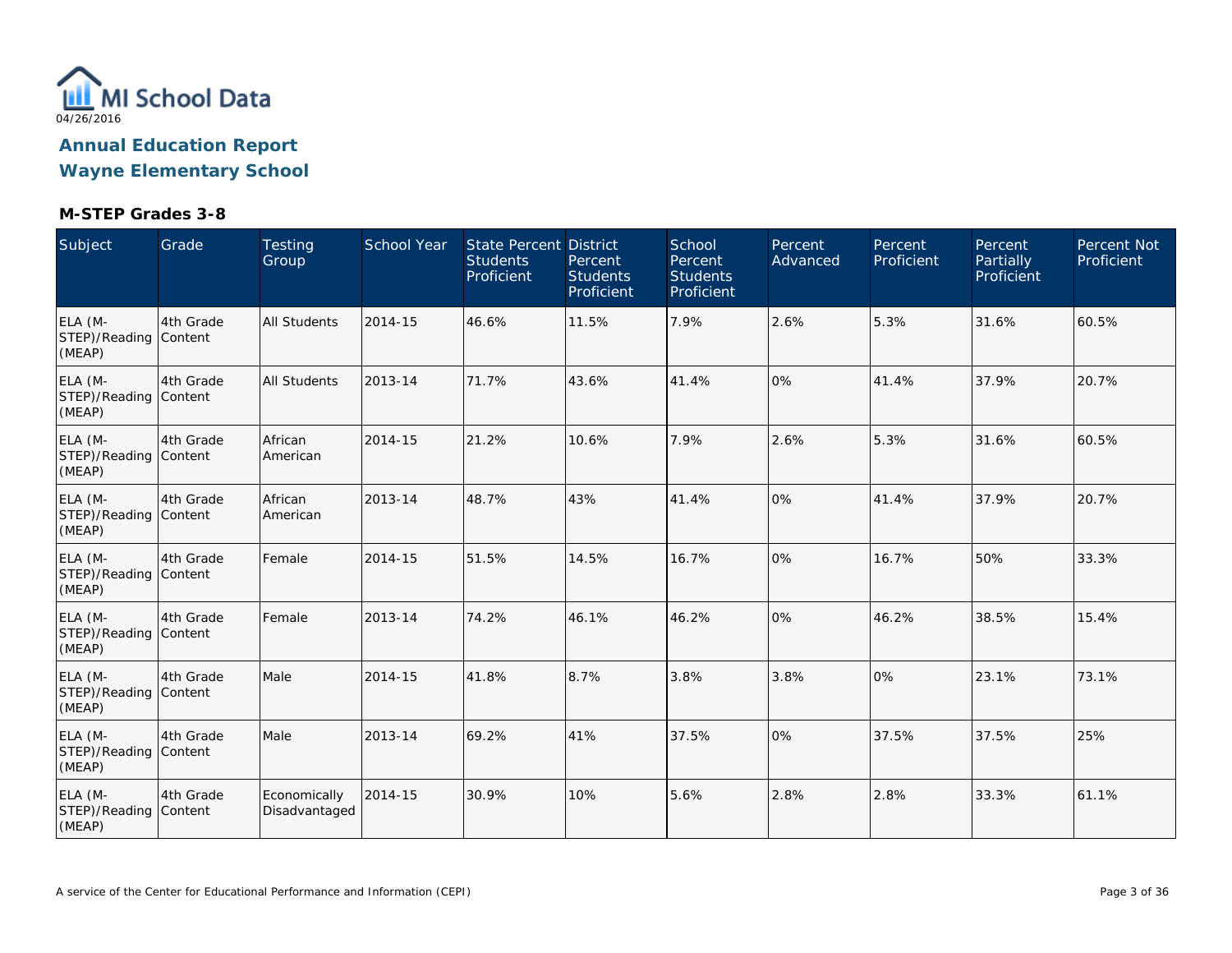

| Subject                                    | Grade     | Testing<br>Group                            | School Year | State Percent District<br><b>Students</b><br>Proficient | Percent<br><b>Students</b><br>Proficient | School<br>Percent<br><b>Students</b><br>Proficient | Percent<br>Advanced | Percent<br>Proficient | Percent<br>Partially<br>Proficient | <b>Percent Not</b><br>Proficient |
|--------------------------------------------|-----------|---------------------------------------------|-------------|---------------------------------------------------------|------------------------------------------|----------------------------------------------------|---------------------|-----------------------|------------------------------------|----------------------------------|
| ELA (M-<br>STEP)/Reading Content<br>(MEAP) | 4th Grade | Economically<br>Disadvantaged               | 2013-14     | 59.4%                                                   | 41.1%                                    | 38.5%                                              | 0%                  | 38.5%                 | 38.5%                              | 23.1%                            |
| ELA (M-<br>STEP)/Reading Content<br>(MEAP) | 4th Grade | <b>Students With</b><br><b>Disabilities</b> | 2014-15     | 17.2%                                                   | 3.8%                                     | < 10                                               | < 10                | < 10                  | < 10                               | < 10                             |
| ELA (M-<br>STEP)/Reading Content<br>(MEAP) | 4th Grade | <b>Students With</b><br><b>Disabilities</b> | 2013-14     | 41.1%                                                   | 24%                                      | < 10                                               | < 10                | < 10                  | < 10                               | < 10                             |
| ELA (M-<br>STEP)/Reading Content<br>(MEAP) | 5th Grade | <b>All Students</b>                         | 2014-15     | 48.7%                                                   | 12.7%                                    | 9.4%                                               | 0%                  | 9.4%                  | 31.3%                              | 59.4%                            |
| ELA (M-<br>STEP)/Reading Content<br>(MEAP) | 5th Grade | African<br>American                         | 2014-15     | 22.5%                                                   | 11.4%                                    | 9.7%                                               | 0%                  | 9.7%                  | 29%                                | 61.3%                            |
| ELA (M-<br>STEP)/Reading Content<br>(MEAP) | 5th Grade | White                                       | 2014-15     | 55.7%                                                   | 7.2%                                     | < 10                                               | < 10                | < 10                  | < 10                               | $<10$                            |
| ELA (M-<br>STEP)/Reading Content<br>(MEAP) | 5th Grade | Female                                      | 2014-15     | 54.3%                                                   | 14.6%                                    | 7.1%                                               | 0%                  | 7.1%                  | 35.7%                              | 57.1%                            |
| ELA (M-<br>STEP)/Reading Content<br>(MEAP) | 5th Grade | Male                                        | 2014-15     | 43.3%                                                   | 10.8%                                    | 11.1%                                              | 0%                  | 11.1%                 | 27.8%                              | 61.1%                            |
| ELA (M-<br>STEP)/Reading Content<br>(MEAP) | 5th Grade | Economically<br>Disadvantaged               | 2014-15     | 32.6%                                                   | 10.8%                                    | 10%                                                | 0%                  | 10%                   | 26.7%                              | 63.3%                            |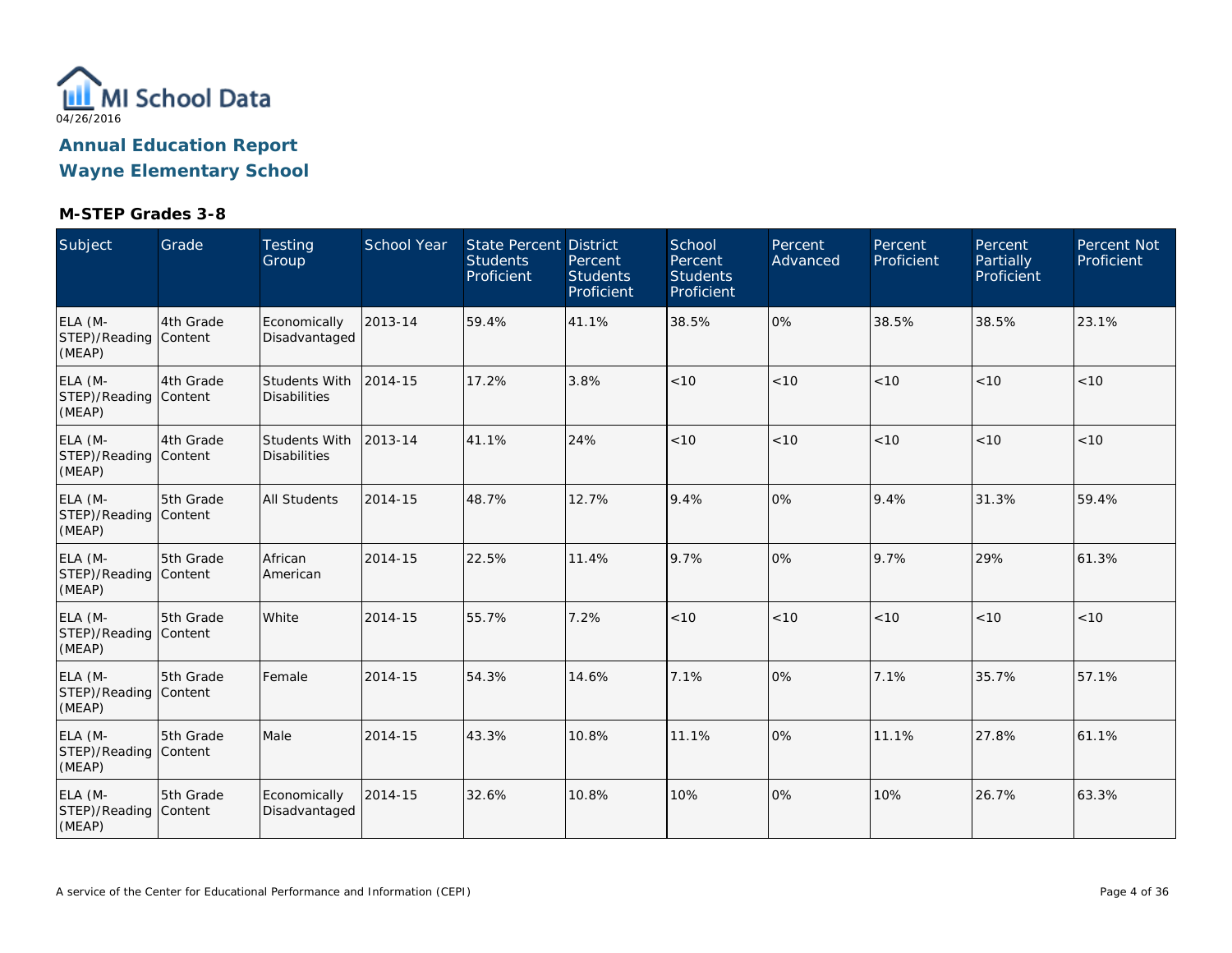

## **Wayne Elementary School**

| Subject                                    | Grade                 | Testing<br>Group                     | School Year | <b>State Percent District</b><br><b>Students</b><br>Proficient | Percent<br><b>Students</b><br>Proficient | School<br>Percent<br><b>Students</b><br>Proficient | Percent<br>Advanced | Percent<br>Proficient | Percent<br>Partially<br>Proficient | Percent Not<br>Proficient |
|--------------------------------------------|-----------------------|--------------------------------------|-------------|----------------------------------------------------------------|------------------------------------------|----------------------------------------------------|---------------------|-----------------------|------------------------------------|---------------------------|
| ELA (M-<br>STEP)/Reading Content<br>(MEAP) | 5th Grade             | Students With<br><b>Disabilities</b> | 2014-15     | 14.6%                                                          | 5.7%                                     | < 10                                               | < 10                | < 10                  | < 10                               | < 10                      |
| Mathematics                                | 2nd Grade<br>Content  | <b>All Students</b>                  | 2013-14     | 40.1%                                                          | 14.6%                                    | 4.3%                                               | 0%                  | 4.3%                  | 13%                                | 82.6%                     |
| Mathematics                                | 2nd Grade<br>Content  | African<br>American                  | 2013-14     | 18.2%                                                          | 14.6%                                    | 4.3%                                               | 0%                  | 4.3%                  | 13%                                | 82.6%                     |
| Mathematics                                | 2nd Grade<br>Content  | Female                               | 2013-14     | 39.7%                                                          | 14.5%                                    | 10.5%                                              | 0%                  | 10.5%                 | 0%                                 | 89.5%                     |
| Mathematics                                | 2nd Grade<br>Content  | Male                                 | 2013-14     | 40.6%                                                          | 14.8%                                    | 0%                                                 | 0%                  | 0%                    | 22.2%                              | 77.8%                     |
| Mathematics                                | 2nd Grade<br>Content  | Economically<br>Disadvantaged        | 2013-14     | 26.9%                                                          | 13.9%                                    | 4.8%                                               | 0%                  | 4.8%                  | 14.3%                              | 81%                       |
| Mathematics                                | 2nd Grade<br>Content  | Students With<br><b>Disabilities</b> | 2013-14     | 22.2%                                                          | 9.5%                                     | < 10                                               | < 10                | < 10                  | < 10                               | < 10                      |
| Mathematics                                | 3rd Grade<br>Content  | <b>All Students</b>                  | 2014-15     | 48.8%                                                          | 12.8%                                    | 12.8%                                              | 0%                  | 12.8%                 | 17.9%                              | 69.2%                     |
| Mathematics                                | 3rd Grade<br> Content | <b>All Students</b>                  | 2013-14     | 45.3%                                                          | 17.2%                                    | 13.3%                                              | 0%                  | 13.3%                 | 3.3%                               | 83.3%                     |
| Mathematics                                | 3rd Grade<br>Content  | African<br>American                  | 2014-15     | 20.3%                                                          | 11.5%                                    | 12.8%                                              | 0%                  | 12.8%                 | 17.9%                              | 69.2%                     |
| Mathematics                                | 3rd Grade<br>Content  | African<br>American                  | 2013-14     | 18.2%                                                          | 15.8%                                    | 10.3%                                              | 0%                  | 10.3%                 | 3.4%                               | 86.2%                     |
| Mathematics                                | 3rd Grade<br>Content  | White                                | 2013-14     | 52.9%                                                          | 9.5%                                     | < 10                                               | < 10                | < 10                  | < 10                               | < 10                      |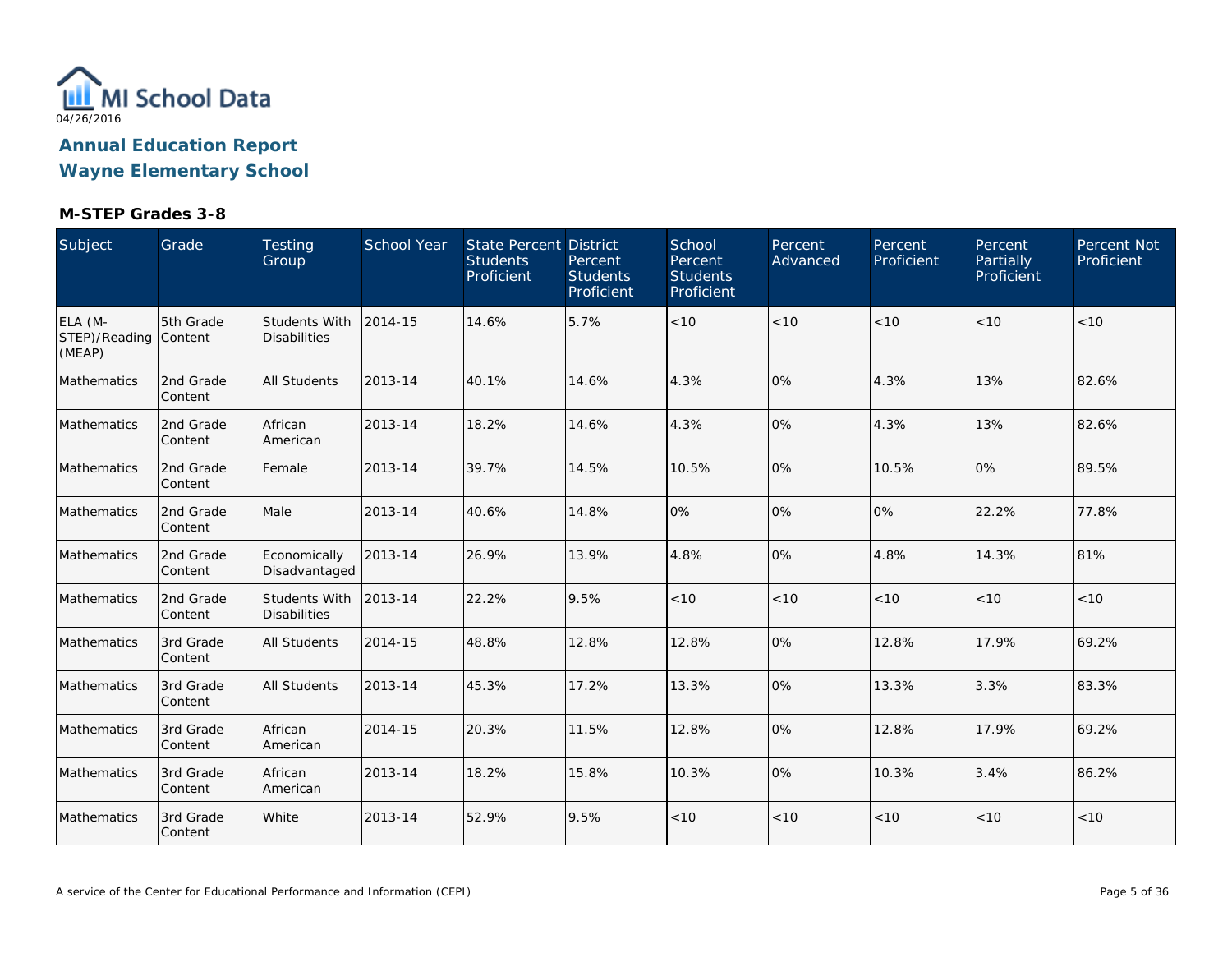

## **Wayne Elementary School**

| Subject     | Grade                | Testing<br>Group                     | School Year | State Percent District<br><b>Students</b><br>Proficient | Percent<br><b>Students</b><br>Proficient | School<br>Percent<br><b>Students</b><br>Proficient | Percent<br>Advanced | Percent<br>Proficient | Percent<br>Partially<br>Proficient | Percent Not<br>Proficient |
|-------------|----------------------|--------------------------------------|-------------|---------------------------------------------------------|------------------------------------------|----------------------------------------------------|---------------------|-----------------------|------------------------------------|---------------------------|
| Mathematics | 3rd Grade<br>Content | Female                               | 2014-15     | 48.1%                                                   | 12.9%                                    | 13.6%                                              | 0%                  | 13.6%                 | 22.7%                              | 63.6%                     |
| Mathematics | 3rd Grade<br>Content | Female                               | 2013-14     | 43.4%                                                   | 16.5%                                    | 0%                                                 | 0%                  | 0%                    | 6.7%                               | 93.3%                     |
| Mathematics | 3rd Grade<br>Content | Male                                 | 2014-15     | 49.5%                                                   | 12.7%                                    | 11.8%                                              | 0%                  | 11.8%                 | 11.8%                              | 76.5%                     |
| Mathematics | 3rd Grade<br>Content | Male                                 | 2013-14     | 47.2%                                                   | 18%                                      | 26.7%                                              | 0%                  | 26.7%                 | 0%                                 | 73.3%                     |
| Mathematics | 3rd Grade<br>Content | Economically<br>Disadvantaged        | 2014-15     | 33.5%                                                   | 11.4%                                    | 13.5%                                              | 0%                  | 13.5%                 | 18.9%                              | 67.6%                     |
| Mathematics | 3rd Grade<br>Content | Economically<br>Disadvantaged        | 2013-14     | 29.5%                                                   | 16.7%                                    | 14.3%                                              | 0%                  | 14.3%                 | 3.6%                               | 82.1%                     |
| Mathematics | 3rd Grade<br>Content | Students With<br><b>Disabilities</b> | 2014-15     | 24.5%                                                   | 9.9%                                     | 10%                                                | 0%                  | 10%                   | 10%                                | 80%                       |
| Mathematics | 4th Grade<br>Content | <b>All Students</b>                  | 2014-15     | 41.4%                                                   | 7.6%                                     | 5.4%                                               | 0%                  | 5.4%                  | 29.7%                              | 64.9%                     |
| Mathematics | 4th Grade<br>Content | All Students                         | 2013-14     | 45.2%                                                   | 15.4%                                    | 10.3%                                              | 0%                  | 10.3%                 | 13.8%                              | 75.9%                     |
| Mathematics | 4th Grade<br>Content | African<br>American                  | 2014-15     | 13.2%                                                   | 6.2%                                     | 5.4%                                               | 0%                  | 5.4%                  | 29.7%                              | 64.9%                     |
| Mathematics | 4th Grade<br>Content | African<br>American                  | 2013-14     | 20%                                                     | 15.3%                                    | 10.3%                                              | 0%                  | 10.3%                 | 13.8%                              | 75.9%                     |
| Mathematics | 4th Grade<br>Content | Female                               | 2014-15     | 40.3%                                                   | 7.9%                                     | 8.3%                                               | 0%                  | 8.3%                  | 41.7%                              | 50%                       |
| Mathematics | 4th Grade<br>Content | Female                               | 2013-14     | 44.7%                                                   | 14.4%                                    | 15.4%                                              | 0%                  | 15.4%                 | 15.4%                              | 69.2%                     |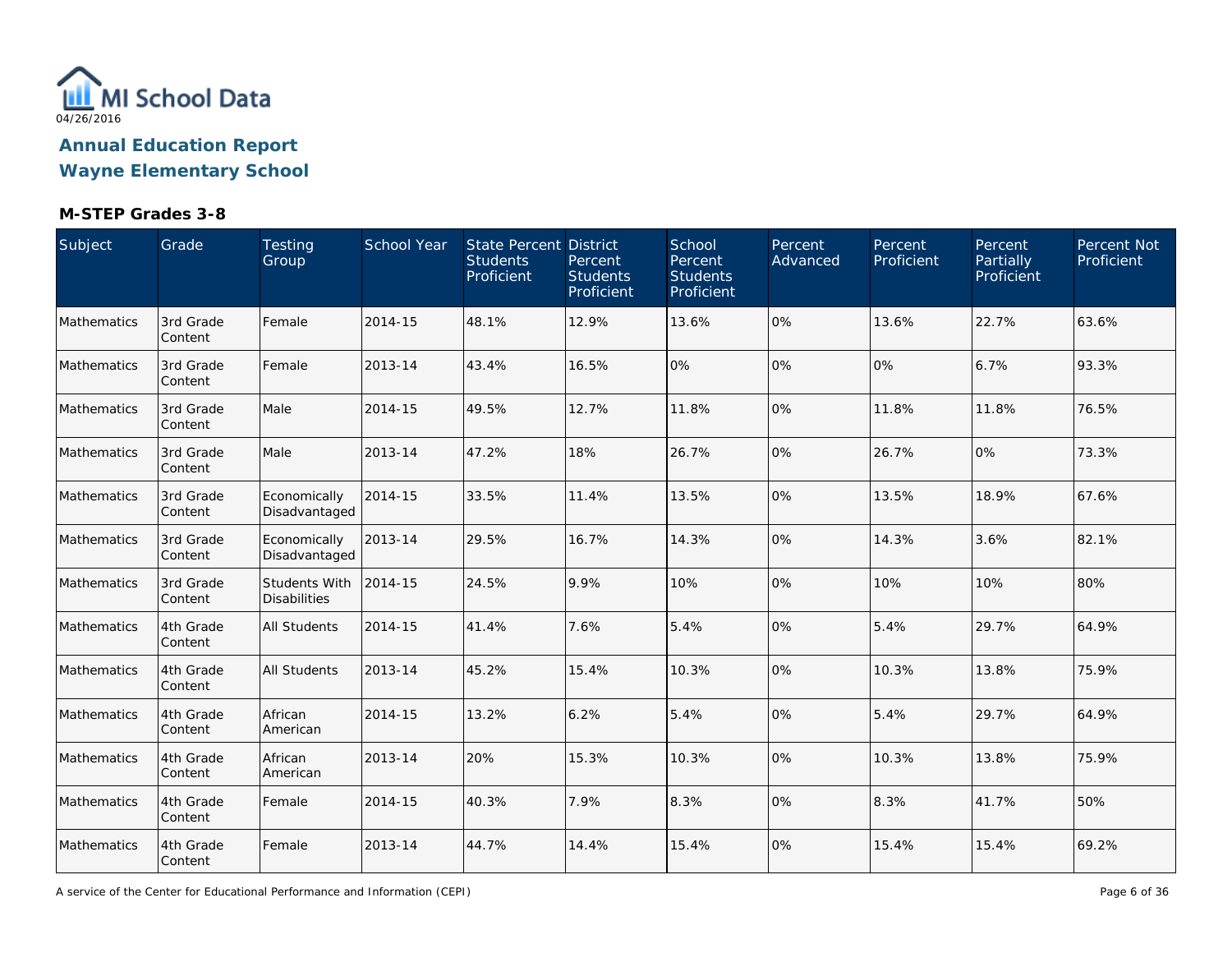

## **Wayne Elementary School**

| Subject     | Grade                | Testing<br>Group                            | School Year | <b>State Percent District</b><br><b>Students</b><br>Proficient | Percent<br><b>Students</b><br>Proficient | School<br>Percent<br><b>Students</b><br>Proficient | Percent<br>Advanced | Percent<br>Proficient | Percent<br>Partially<br>Proficient | Percent Not<br>Proficient |
|-------------|----------------------|---------------------------------------------|-------------|----------------------------------------------------------------|------------------------------------------|----------------------------------------------------|---------------------|-----------------------|------------------------------------|---------------------------|
| Mathematics | 4th Grade<br>Content | Male                                        | 2014-15     | 42.4%                                                          | 7.4%                                     | 4%                                                 | 0%                  | 4%                    | 24%                                | 72%                       |
| Mathematics | 4th Grade<br>Content | Male                                        | 2013-14     | 45.7%                                                          | 16.5%                                    | 6.3%                                               | 0%                  | 6.3%                  | 12.5%                              | 81.3%                     |
| Mathematics | 4th Grade<br>Content | Economically<br>Disadvantaged               | 2014-15     | 25.4%                                                          | 6.9%                                     | 5.7%                                               | 0%                  | 5.7%                  | 28.6%                              | 65.7%                     |
| Mathematics | 4th Grade<br>Content | Economically<br>Disadvantaged               | 2013-14     | 29.5%                                                          | 13.6%                                    | 7.7%                                               | 0%                  | 7.7%                  | 15.4%                              | 76.9%                     |
| Mathematics | 4th Grade<br>Content | <b>Students With</b><br><b>Disabilities</b> | 2014-15     | 17.2%                                                          | 3.7%                                     | < 10                                               | < 10                | < 10                  | < 10                               | < 10                      |
| Mathematics | 4th Grade<br>Content | Students With<br><b>Disabilities</b>        | 2013-14     | 20%                                                            | 5.1%                                     | < 10                                               | < 10                | < 10                  | < 10                               | $<10$                     |
| Mathematics | 5th Grade<br>Content | <b>All Students</b>                         | 2014-15     | 33.4%                                                          | 4.1%                                     | 0%                                                 | 0%                  | 0%                    | 12.5%                              | 87.5%                     |
| Mathematics | 5th Grade<br>Content | African<br>American                         | 2014-15     | 9.1%                                                           | 3.2%                                     | 0%                                                 | 0%                  | 0%                    | 9.7%                               | 90.3%                     |
| Mathematics | 5th Grade<br>Content | White                                       | 2014-15     | 39.7%                                                          | 1.4%                                     | < 10                                               | < 10                | < 10                  | < 10                               | < 10                      |
| Mathematics | 5th Grade<br>Content | Female                                      | 2014-15     | 32.6%                                                          | 4%                                       | 0%                                                 | 0%                  | 0%                    | 7.1%                               | 92.9%                     |
| Mathematics | 5th Grade<br>Content | Male                                        | 2014-15     | 34.1%                                                          | 4.1%                                     | 0%                                                 | 0%                  | 0%                    | 16.7%                              | 83.3%                     |
| Mathematics | 5th Grade<br>Content | Economically<br>Disadvantaged               | 2014-15     | 18.2%                                                          | 3.4%                                     | 0%                                                 | 0%                  | 0%                    | 13.3%                              | 86.7%                     |
| Mathematics | 5th Grade<br>Content | <b>Students With</b><br><b>Disabilities</b> | 2014-15     | 9.4%                                                           | 1.3%                                     | < 10                                               | < 10                | < 10                  | < 10                               | < 10                      |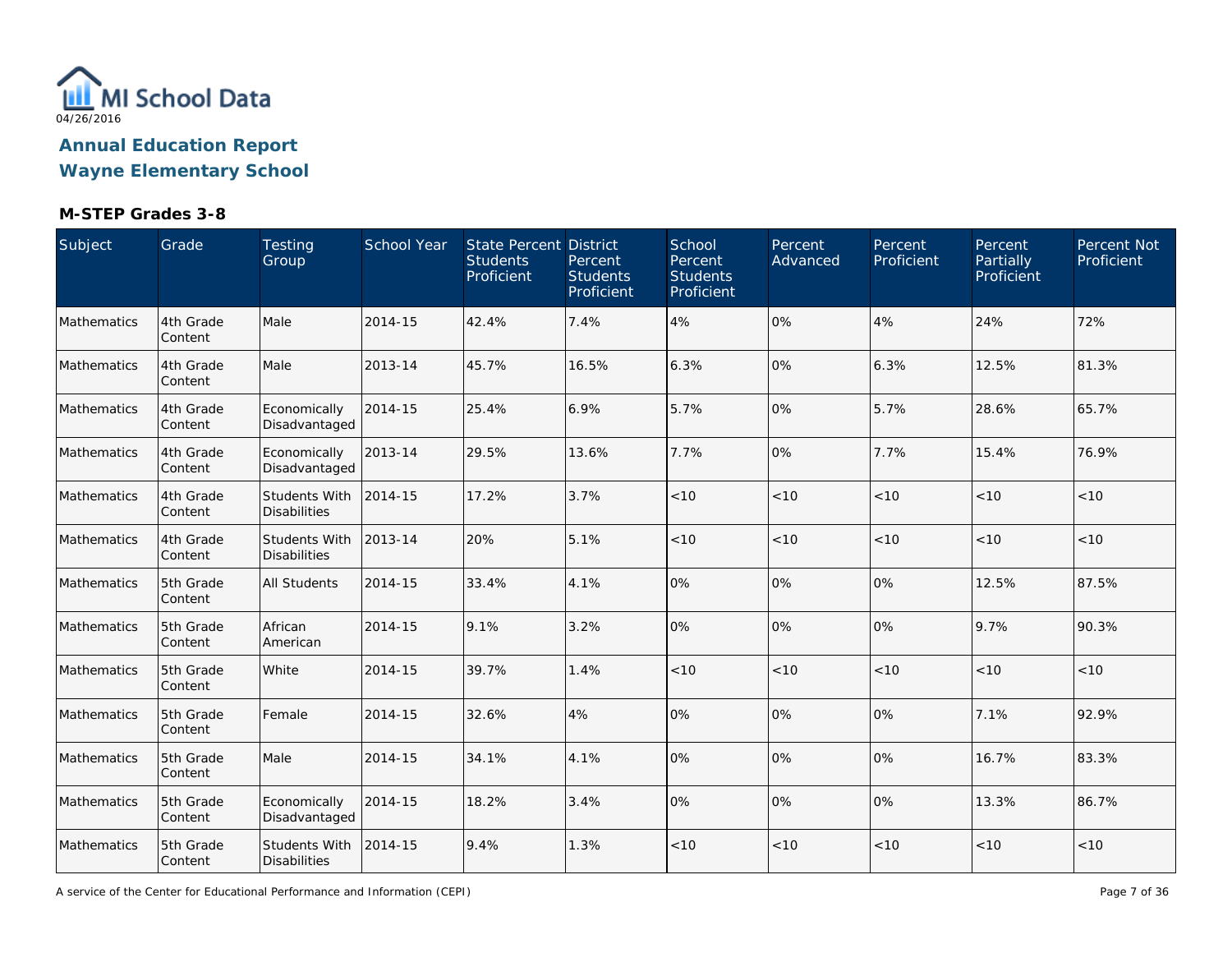

## **Wayne Elementary School**

| Subject        | Grade                 | Testing<br>Group                     | School Year | <b>State Percent District</b><br><b>Students</b><br>Proficient | Percent<br><b>Students</b><br>Proficient | School<br>Percent<br><b>Students</b><br>Proficient | Percent<br>Advanced | Percent<br>Proficient | Percent<br>Partially<br>Proficient | Percent Not<br>Proficient |
|----------------|-----------------------|--------------------------------------|-------------|----------------------------------------------------------------|------------------------------------------|----------------------------------------------------|---------------------|-----------------------|------------------------------------|---------------------------|
| Science        | 4th Grade<br>Content  | <b>All Students</b>                  | 2014-15     | 12.4%                                                          | 1.4%                                     | 0%                                                 | 0%                  | 0%                    | 7.9%                               | 92.1%                     |
| Science        | 4th Grade<br>Content  | <b>All Students</b>                  | 2013-14     | 16.8%                                                          | 2.9%                                     | 2.9%                                               | 0%                  | 2.9%                  | 5.7%                               | 91.4%                     |
| Science        | 4th Grade<br>Content  | African<br>American                  | 2014-15     | 2%                                                             | 1%                                       | 0%                                                 | 0%                  | 0%                    | 7.9%                               | 92.1%                     |
| Science        | 4th Grade<br>Content  | African<br>American                  | 2013-14     | 3.3%                                                           | 2.9%                                     | 2.9%                                               | 0%                  | 2.9%                  | 5.7%                               | 91.4%                     |
| Science        | 4th Grade<br>Content  | Female                               | 2014-15     | 10.4%                                                          | 1%                                       | 0%                                                 | 0%                  | 0%                    | 8.3%                               | 91.7%                     |
| Science        | 4th Grade<br>Content  | Female                               | 2013-14     | 15.9%                                                          | 2.9%                                     | 5.9%                                               | 0%                  | 5.9%                  | 5.9%                               | 88.2%                     |
| Science        | 4th Grade<br>Content  | Male                                 | 2014-15     | 14.3%                                                          | 1.8%                                     | 0%                                                 | 0%                  | 0%                    | 7.7%                               | 92.3%                     |
| Science        | 4th Grade<br>Content  | Male                                 | 2013-14     | 17.7%                                                          | 2.9%                                     | 0%                                                 | 0%                  | 0%                    | 5.6%                               | 94.4%                     |
| Science        | 4th Grade<br>Content  | Economically<br>Disadvantaged        | 2014-15     | 5.5%                                                           | 1.3%                                     | 0%                                                 | 0%                  | 0%                    | 5.6%                               | 94.4%                     |
| Science        | 4th Grade<br>Content  | Economically<br>Disadvantaged        | 2013-14     | 8%                                                             | 2.4%                                     | 0%                                                 | 0%                  | 0%                    | 6.5%                               | 93.5%                     |
| Science        | 4th Grade<br>Content  | Students With<br><b>Disabilities</b> | 2014-15     | 4.6%                                                           | 0.5%                                     | $<10$                                              | < 10                | $<10$                 | < 10                               | < 10                      |
| Science        | 4th Grade<br> Content | Students With<br><b>Disabilities</b> | 2013-14     | 5.6%                                                           | 2.4%                                     | $<10$                                              | < 10                | < 10                  | < 10                               | < 10                      |
| Social Studies | 5th Grade<br> Content | All Students                         | 2014-15     | 22.2%                                                          | 3.2%                                     | 0%                                                 | 0%                  | 0%                    | 46.9%                              | 53.1%                     |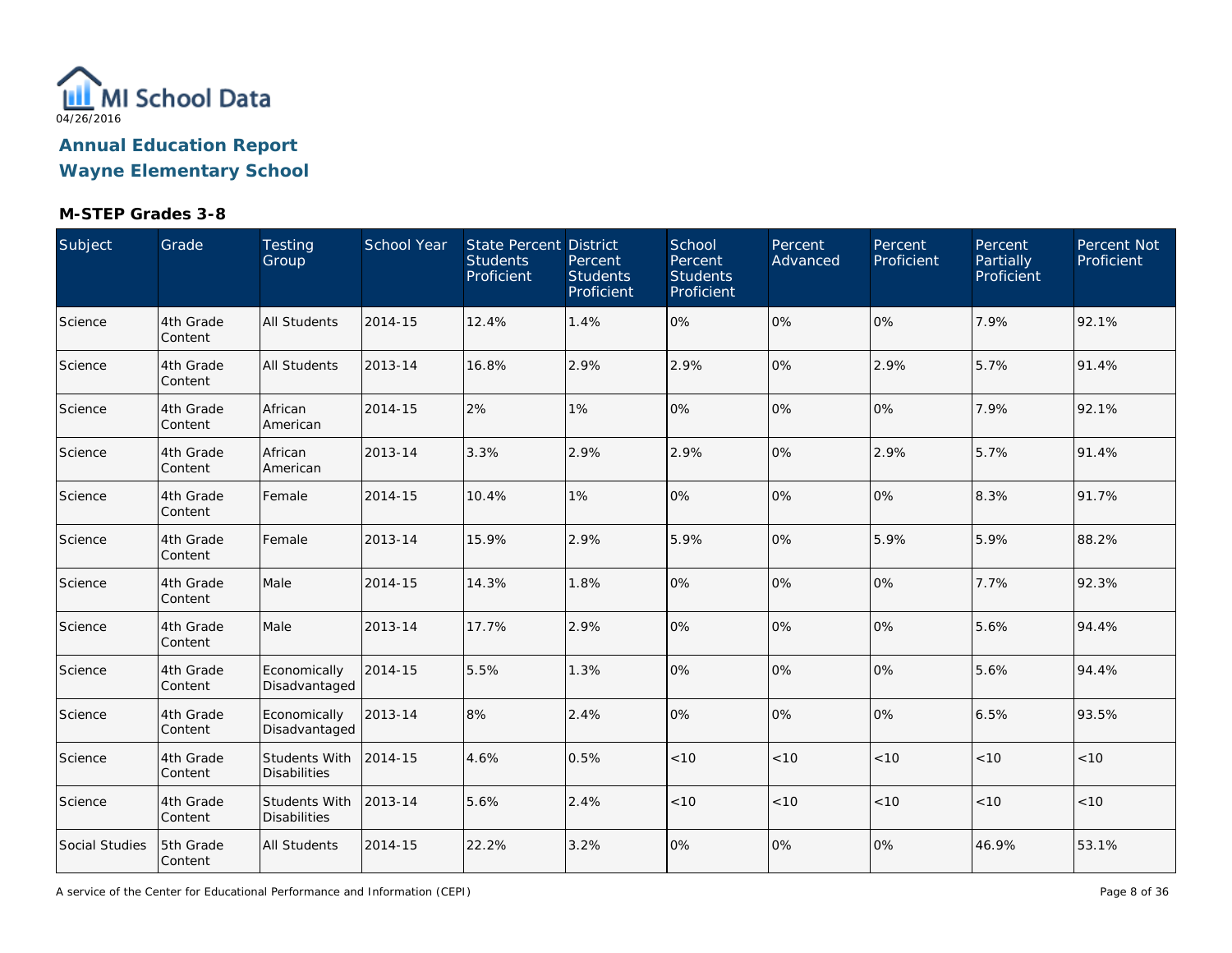

| Subject               | Grade                 | <b>Testing</b><br>Group       | School Year | <b>State Percent District</b><br><b>Students</b><br>Proficient | Percent<br><b>Students</b><br>Proficient | School<br>Percent<br><b>Students</b><br>Proficient | Percent<br>Advanced | Percent<br>Proficient | <b>Percent</b><br>Partially<br>Proficient | <b>Percent Not</b><br>Proficient |
|-----------------------|-----------------------|-------------------------------|-------------|----------------------------------------------------------------|------------------------------------------|----------------------------------------------------|---------------------|-----------------------|-------------------------------------------|----------------------------------|
| <b>Social Studies</b> | 5th Grade<br> Content | African<br>American           | 2014-15     | 5.4%                                                           | 2.5%                                     | 0%                                                 | 0%                  | 10%                   | 45.2%                                     | 54.8%                            |
| <b>Social Studies</b> | 5th Grade<br> Content | <b>White</b>                  | 2014-15     | 26.9%                                                          | 2.9%                                     | < 10                                               | < 10                | < 10                  | < 10                                      | < 10                             |
| <b>Social Studies</b> | 5th Grade<br> Content | Female                        | 2014-15     | 20.6%                                                          | 3.3%                                     | 0%                                                 | 0%                  | 10%                   | 50%                                       | 50%                              |
| Social Studies        | 5th Grade<br> Content | Male                          | 2014-15     | 23.8%                                                          | 3.2%                                     | 0%                                                 | 0%                  | 10%                   | 44.4%                                     | 55.6%                            |
| <b>Social Studies</b> | 5th Grade<br>Content  | Economically<br>Disadvantaged | 2014-15     | 10.9%                                                          | 2.6%                                     | 0%                                                 | 0%                  | 10%                   | 50%                                       | 50%                              |
| <b>Social Studies</b> | 5th Grade<br> Content | Students With<br>Disabilities | 2014-15     | 6.9%                                                           | 2.4%                                     | < 10                                               | < 10                | < 10                  | < 10                                      | < 10                             |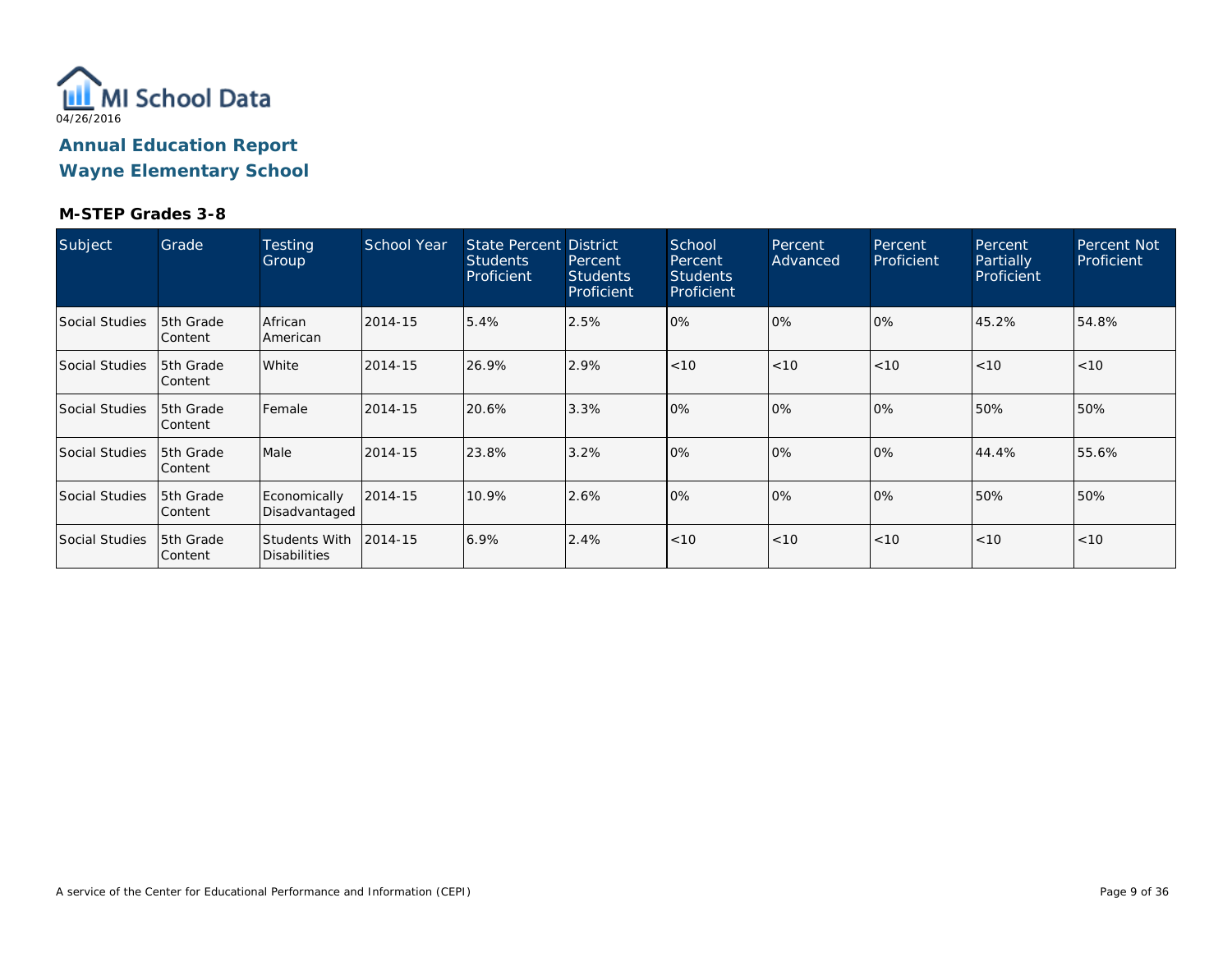

**MME**

| Subject | Grade | Testing<br>Group | School Year | State Percent District<br><b>Students</b><br>Proficient | Percent<br><b>Students</b><br>Proficient | School<br>Percent<br><b>Students</b><br>Proficient | Percent<br>Advanced | Percent<br>Proficient | Percent<br>Partially<br>Proficient | <b>Percent Not</b><br>Proficient |
|---------|-------|------------------|-------------|---------------------------------------------------------|------------------------------------------|----------------------------------------------------|---------------------|-----------------------|------------------------------------|----------------------------------|
| .       |       |                  |             |                                                         |                                          |                                                    |                     |                       |                                    |                                  |

No Data to Display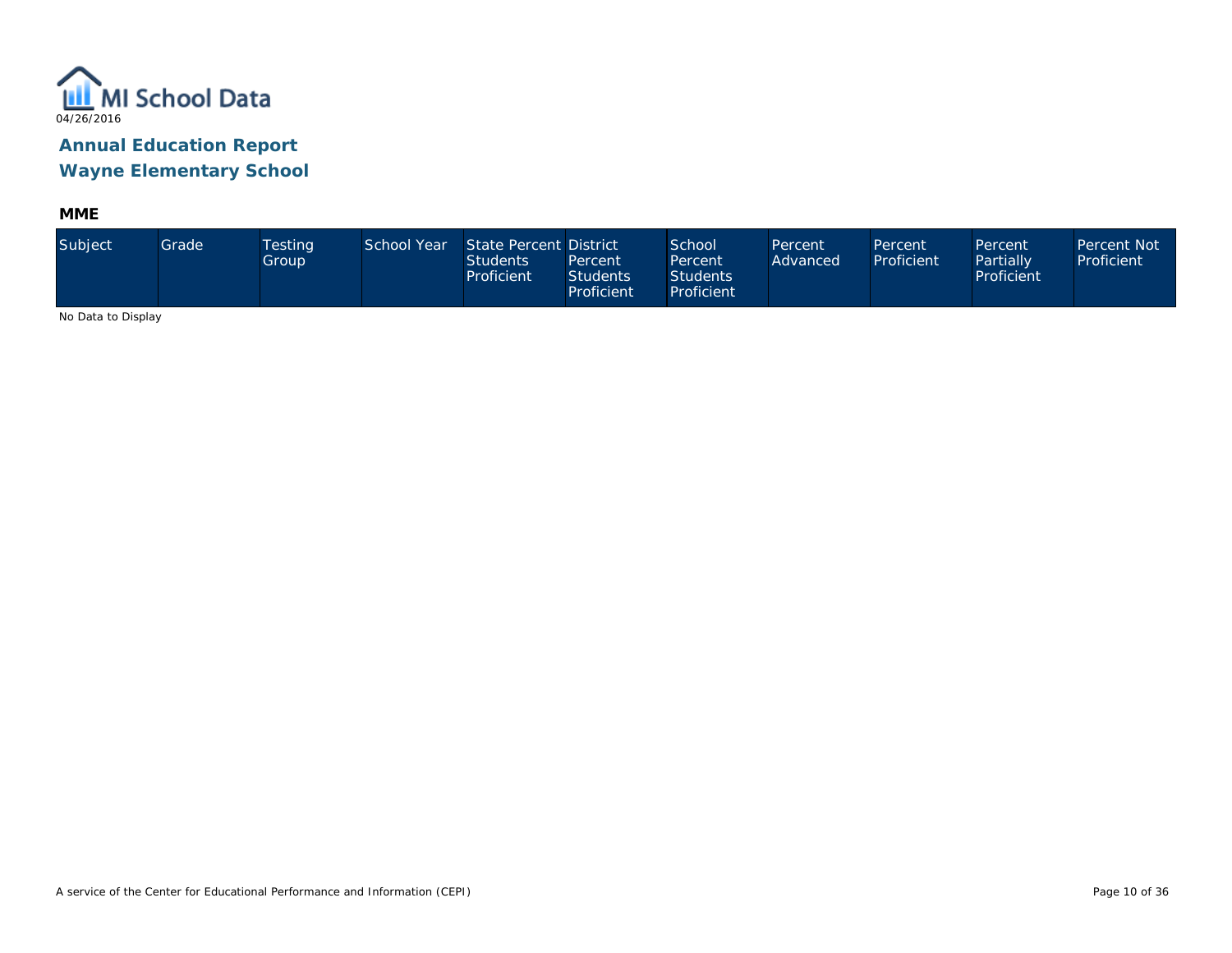

## **Wayne Elementary School**

#### **Michigan Educational Assessment Program Access (MEAP - Access)**

| Subject            | Grade | Testing Group School Year     |         | <b>State Percent</b><br><b>Students</b><br>Proficient | <b>District</b><br>Percent<br><b>Students</b><br>Proficient | <b>School Percent Percent</b><br><b>Students</b><br>Proficient | Exceeded | Percent Met | Percent<br>Progressing |
|--------------------|-------|-------------------------------|---------|-------------------------------------------------------|-------------------------------------------------------------|----------------------------------------------------------------|----------|-------------|------------------------|
| <b>Mathematics</b> | 3rd   | <b>All Students</b>           | 2013-14 | 61.9%                                                 | 64.1%                                                       | 100%                                                           | 0%       | 100%        | 0%                     |
| Mathematics        | 3rd   | African<br>American           | 2013-14 | 52.5%                                                 | 65.9%                                                       | 100%                                                           | 0%       | 100%        | 0%                     |
| Mathematics        | 3rd   | Male                          | 2013-14 | 64.4%                                                 | 65.9%                                                       | < 10                                                           | < 10     | < 10        | < 10                   |
| Mathematics        | 3rd   | Economically<br>Disadvantaged | 2013-14 | 59.4%                                                 | 62.1%                                                       | < 10                                                           | $<10$    | $<10$       | < 10                   |
| Mathematics        | 4th   | <b>All Students</b>           | 2013-14 | 55.3%                                                 | 49.7%                                                       | 100%                                                           | 0%       | 100%        | 0%                     |
| Mathematics        | 4th   | African<br>American           | 2013-14 | 46.3%                                                 | 53.1%                                                       | 100%                                                           | 0%       | 100%        | 0%                     |
| Mathematics        | 4th   | Female                        | 2013-14 | 53.7%                                                 | 54.7%                                                       | < 10                                                           | < 10     | < 10        | < 10                   |
| Mathematics        | 4th   | Male                          | 2013-14 | 56.2%                                                 | 47.1%                                                       | 100%                                                           | 0%       | 100%        | 0%                     |
| Mathematics        | 4th   | Economically<br>Disadvantaged | 2013-14 | 53.4%                                                 | 50%                                                         | 100%                                                           | 0%       | 100%        | 0%                     |
| Mathematics        | 5th   | <b>All Students</b>           | 2013-14 | 56.8%                                                 | 51.3%                                                       | 66.7%                                                          | 16.7%    | 50%         | 33.3%                  |
| Mathematics        | 5th   | African<br>American           | 2013-14 | 44.8%                                                 | 51.3%                                                       | 66.7%                                                          | 16.7%    | 50%         | 33.3%                  |
| Mathematics        | 5th   | Female                        | 2013-14 | 53.3%                                                 | 46.6%                                                       | 50%                                                            | 25%      | 25%         | 50%                    |
| Mathematics        | 5th   | Male                          | 2013-14 | 58.9%                                                 | 53.5%                                                       | 100%                                                           | 0%       | 100%        | 0%                     |
| Mathematics        | 5th   | Economically<br>Disadvantaged | 2013-14 | 54.1%                                                 | 51.2%                                                       | 60%                                                            | 20%      | 40%         | 40%                    |
| Reading            | 3rd   | All Students                  | 2013-14 | 38.7%                                                 | 42.2%                                                       | 0%                                                             | 0%       | 0%          | 100%                   |
| Reading            | 3rd   | African<br>American           | 2013-14 | 30.4%                                                 | 44%                                                         | 0%                                                             | 0%       | 0%          | 100%                   |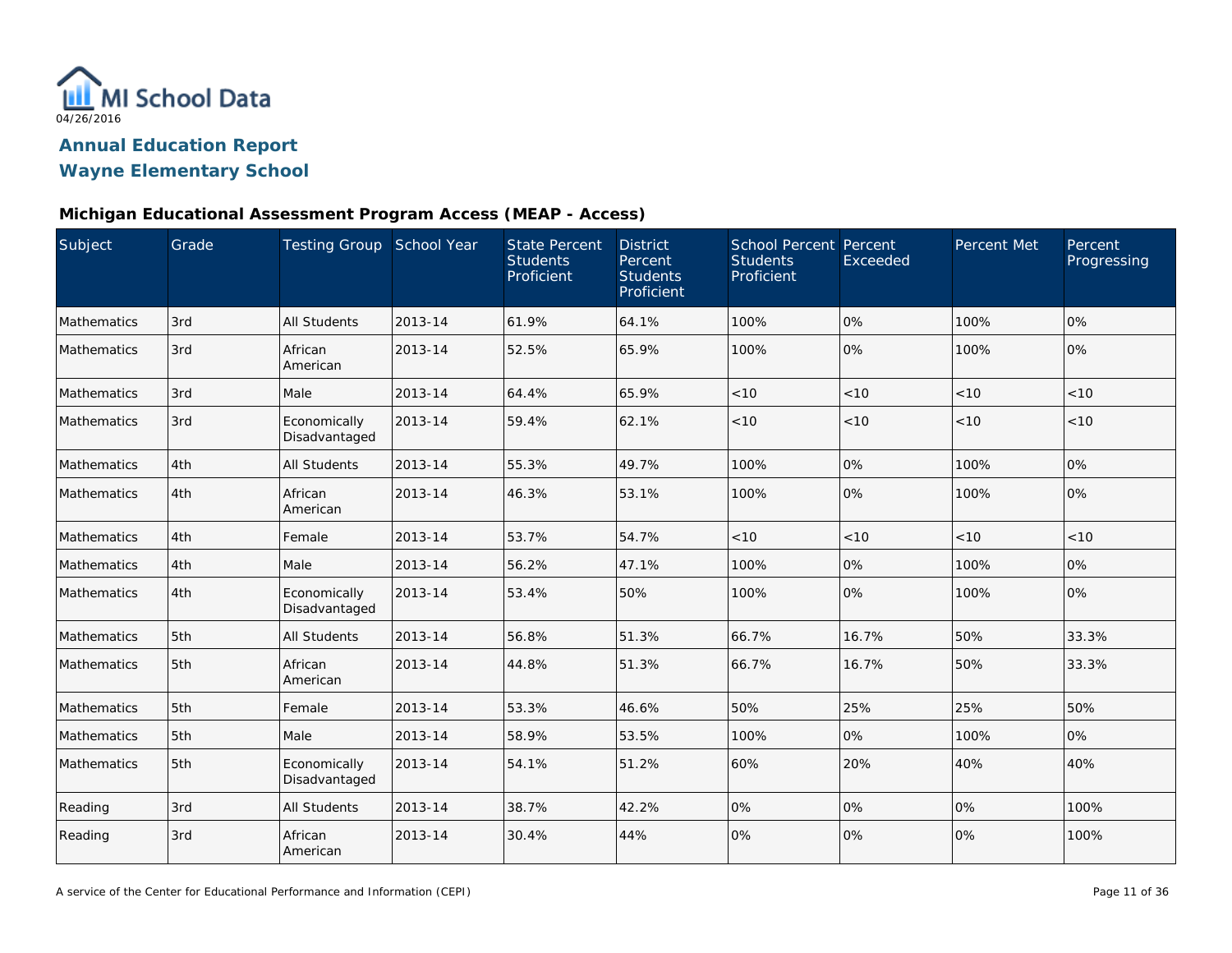

### **Wayne Elementary School**

#### **Michigan Educational Assessment Program Access (MEAP - Access)**

| Subject | Grade | <b>Testing Group</b>          | School Year | <b>State Percent</b><br><b>Students</b><br>Proficient | <b>District</b><br>Percent<br><b>Students</b><br>Proficient | School Percent Percent<br><b>Students</b><br>Proficient | Exceeded | <b>Percent Met</b> | Percent<br>Progressing |
|---------|-------|-------------------------------|-------------|-------------------------------------------------------|-------------------------------------------------------------|---------------------------------------------------------|----------|--------------------|------------------------|
| Reading | 3rd   | Male                          | 2013-14     | 38.9%                                                 | 47.1%                                                       | < 10                                                    | < 10     | < 10               | < 10                   |
| Reading | 3rd   | Economically<br>Disadvantaged | 2013-14     | 34.6%                                                 | 40.2%                                                       | < 10                                                    | < 10     | < 10               | < 10                   |
| Reading | 4th   | <b>All Students</b>           | 2013-14     | 45.6%                                                 | 39.9%                                                       | 33.3%                                                   | 33.3%    | 0%                 | 66.7%                  |
| Reading | 4th   | African<br>American           | 2013-14     | 35.2%                                                 | 42%                                                         | 33.3%                                                   | 33.3%    | 0%                 | 66.7%                  |
| Reading | 4th   | Female                        | 2013-14     | 46.2%                                                 | 42.3%                                                       | < 10                                                    | < 10     | < 10               | < 10                   |
| Reading | 4th   | Male                          | 2013-14     | 45.4%                                                 | 38.7%                                                       | 0%                                                      | 0%       | 0%                 | 100%                   |
| Reading | 4th   | Economically<br>Disadvantaged | 2013-14     | 41.3%                                                 | 40%                                                         | 33.3%                                                   | 33.3%    | 0%                 | 66.7%                  |
| Reading | 5th   | <b>All Students</b>           | 2013-14     | 59.8%                                                 | 47.6%                                                       | 33.3%                                                   | 16.7%    | 16.7%              | 66.7%                  |
| Reading | 5th   | African<br>American           | 2013-14     | 48.5%                                                 | 48%                                                         | 33.3%                                                   | 16.7%    | 16.7%              | 66.7%                  |
| Reading | 5th   | Female                        | 2013-14     | 65.6%                                                 | 55.9%                                                       | 25%                                                     | 0%       | 25%                | 75%                    |
| Reading | 5th   | Male                          | 2013-14     | 56.7%                                                 | 43.7%                                                       | 50%                                                     | 50%      | 0%                 | 50%                    |
| Reading | 5th   | Economically<br>Disadvantaged | 2013-14     | 56.9%                                                 | 48.8%                                                       | 40%                                                     | 20%      | 20%                | 60%                    |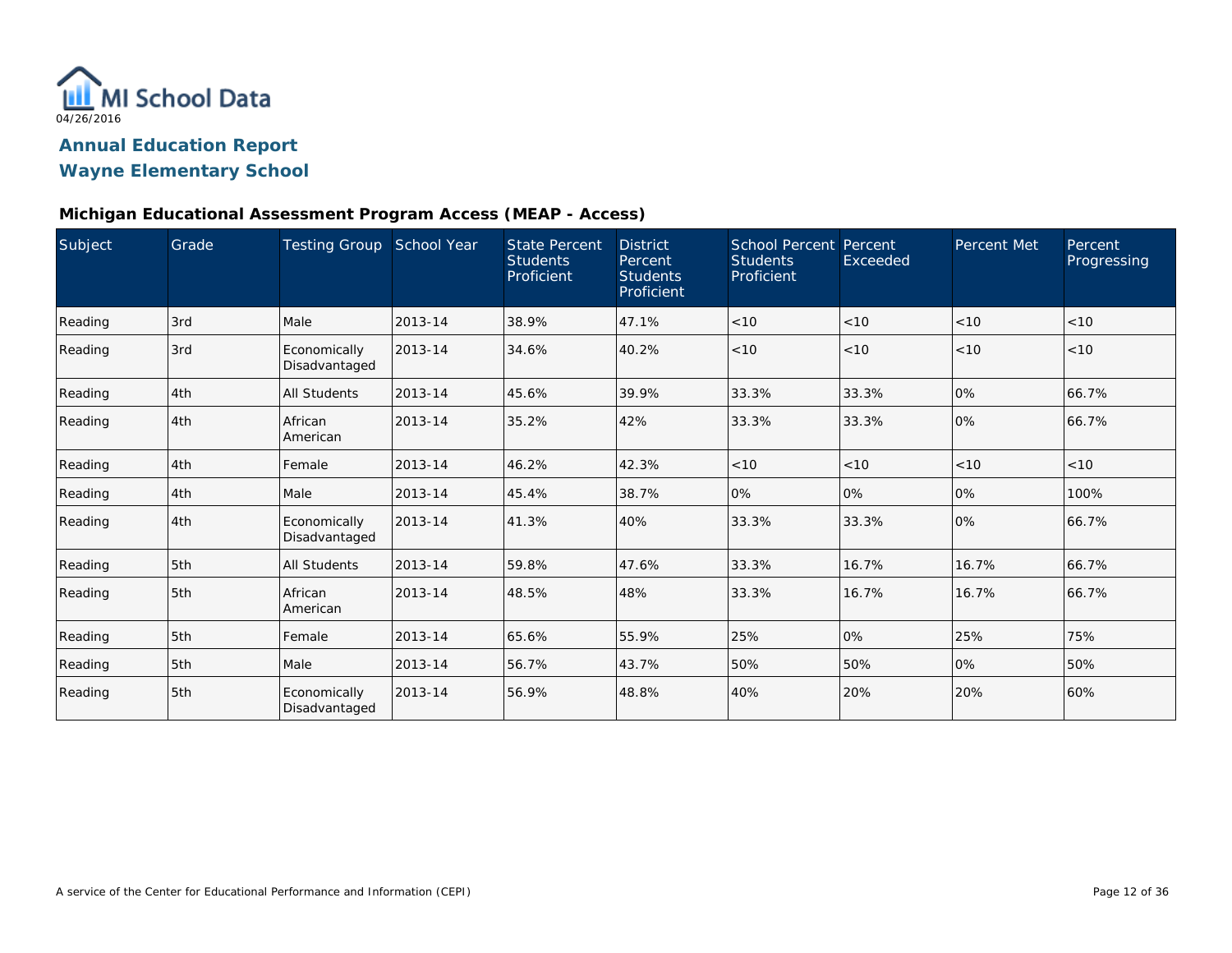

## **Wayne Elementary School**

### **MI-Access Functional Independence**

| Subject     | Grade                | Testing Group School Year     |         | <b>State Percent</b><br><b>Students</b><br>Proficient | <b>District</b><br>Percent<br><b>Students</b><br>Proficient | School Percent Percent<br><b>Students</b><br>Proficient | Surpassed | Percent<br>Attained | Percent<br>Emerging |
|-------------|----------------------|-------------------------------|---------|-------------------------------------------------------|-------------------------------------------------------------|---------------------------------------------------------|-----------|---------------------|---------------------|
| Mathematics | 2nd Grade<br>Content | <b>All Students</b>           | 2013-14 | 68.8%                                                 | 44.6%                                                       | $<10$                                                   | < 10      | < 10                | < 10                |
| Reading     | 2nd Grade<br>Content | <b>All Students</b>           | 2013-14 | 77.1%                                                 | 56.9%                                                       | < 10                                                    | < 10      | < 10                | < 10                |
| Mathematics | 2nd Grade<br>Content | African<br>American           | 2013-14 | 61.4%                                                 | 42.4%                                                       | < 10                                                    | < 10      | < 10                | < 10                |
| Reading     | 2nd Grade<br>Content | African<br>American           | 2013-14 | 70.2%                                                 | 54.2%                                                       | < 10                                                    | < 10      | < 10                | < 10                |
| Mathematics | 2nd Grade<br>Content | Male                          | 2013-14 | 70%                                                   | 46.8%                                                       | < 10                                                    | < 10      | < 10                | < 10                |
| Reading     | 2nd Grade<br>Content | Male                          | 2013-14 | 76.1%                                                 | 57.4%                                                       | < 10                                                    | < 10      | < 10                | < 10                |
| Mathematics | 2nd Grade<br>Content | Economically<br>Disadvantaged | 2013-14 | 70.8%                                                 | 48.2%                                                       | < 10                                                    | < 10      | < 10                | < 10                |
| Reading     | 2nd Grade<br>Content | Economically<br>Disadvantaged | 2013-14 | 76.6%                                                 | 60.7%                                                       | < 10                                                    | < 10      | < 10                | < 10                |
| Mathematics | 3rd Grade<br>Content | <b>All Students</b>           | 2014-15 | 71.1%                                                 | 50.8%                                                       | $<10$                                                   | < 10      | < 10                | < 10                |
| Mathematics | 3rd Grade<br>Content | <b>All Students</b>           | 2013-14 | 81.3%                                                 | 72.2%                                                       | $<10$                                                   | < 10      | < 10                | < 10                |
| Reading     | 3rd Grade<br>Content | <b>All Students</b>           | 2013-14 | 76.5%                                                 | 64.1%                                                       | $<10$                                                   | $<10$     | < 10                | < 10                |
| <b>ELA</b>  | 3rd Grade<br>Content | <b>All Students</b>           | 2014-15 | 69.2%                                                 | 57.7%                                                       | $<10$                                                   | < 10      | < 10                | < 10                |
| Mathematics | 3rd Grade<br>Content | African<br>American           | 2014-15 | 65.4%                                                 | 50.8%                                                       | < 10                                                    | < 10      | < 10                | < 10                |

A service of the Center for Educational Performance and Information (CEPI)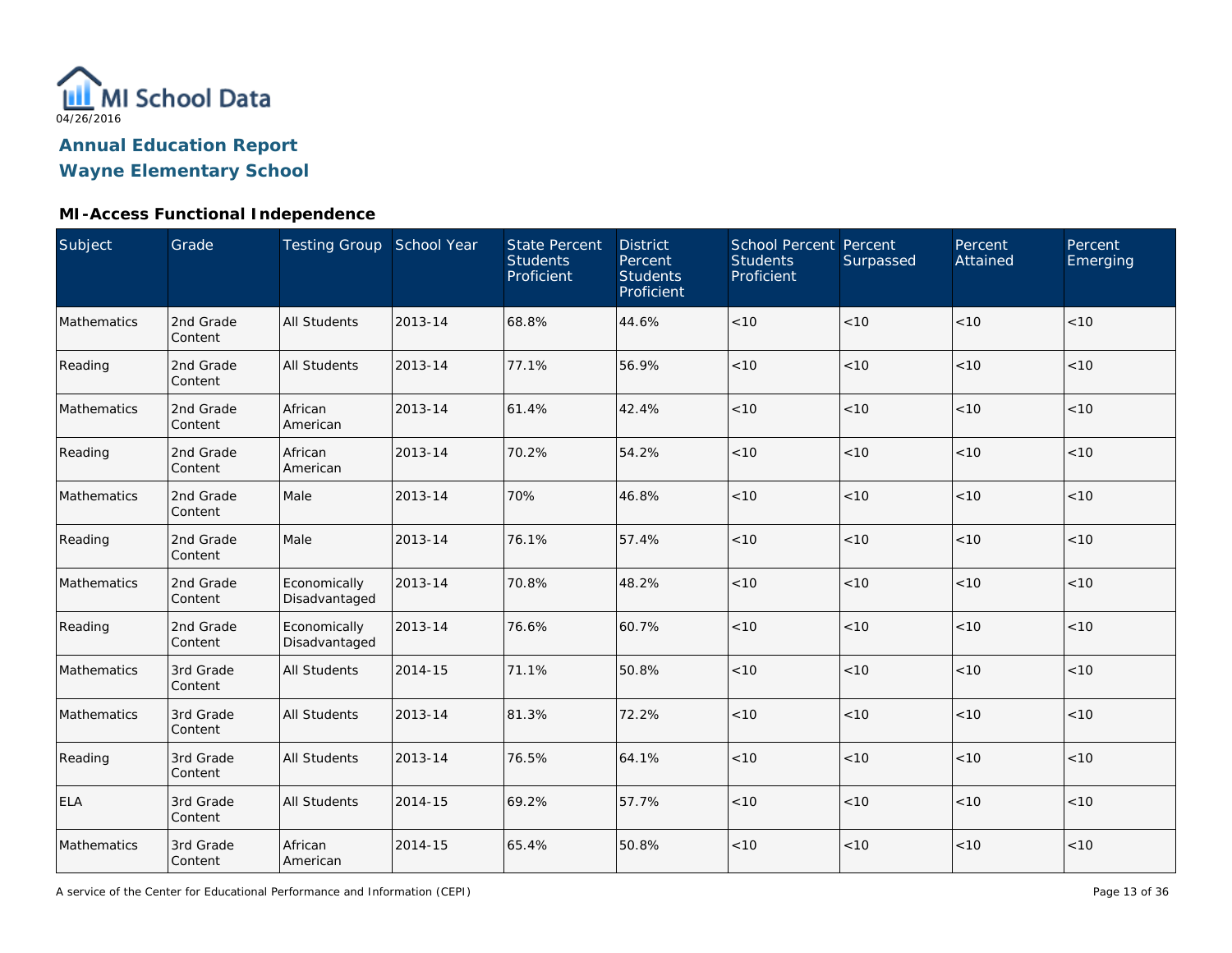

## **Wayne Elementary School**

### **MI-Access Functional Independence**

| Subject     | Grade                | Testing Group School Year     |         | <b>State Percent</b><br><b>Students</b><br>Proficient | <b>District</b><br>Percent<br><b>Students</b><br>Proficient | School Percent Percent<br><b>Students</b><br>Proficient | Surpassed | Percent<br>Attained | Percent<br>Emerging |
|-------------|----------------------|-------------------------------|---------|-------------------------------------------------------|-------------------------------------------------------------|---------------------------------------------------------|-----------|---------------------|---------------------|
| Mathematics | 3rd Grade<br>Content | African<br>American           | 2013-14 | 76.6%                                                 | 69.4%                                                       | $<10$                                                   | < 10      | < 10                | < 10                |
| Reading     | 3rd Grade<br>Content | African<br>American           | 2013-14 | 71.6%                                                 | 64.8%                                                       | < 10                                                    | < 10      | < 10                | < 10                |
| <b>ELA</b>  | 3rd Grade<br>Content | African<br>American           | 2014-15 | 64.2%                                                 | 57.7%                                                       | < 10                                                    | < 10      | < 10                | $<10$               |
| Mathematics | 3rd Grade<br>Content | Female                        | 2014-15 | 69.4%                                                 | 45.5%                                                       | < 10                                                    | < 10      | < 10                | < 10                |
| <b>ELA</b>  | 3rd Grade<br>Content | Female                        | 2014-15 | 69.3%                                                 | 50%                                                         | $<10$                                                   | < 10      | < 10                | < 10                |
| Mathematics | 3rd Grade<br>Content | Male                          | 2013-14 | 83.3%                                                 | 77.6%                                                       | $<10$                                                   | < 10      | < 10                | < 10                |
| Reading     | 3rd Grade<br>Content | Male                          | 2013-14 | 76.1%                                                 | 65.3%                                                       | < 10                                                    | < 10      | < 10                | < 10                |
| Mathematics | 3rd Grade<br>Content | Economically<br>Disadvantaged | 2014-15 | 71.7%                                                 | 49.1%                                                       | < 10                                                    | < 10      | < 10                | < 10                |
| Mathematics | 3rd Grade<br>Content | Economically<br>Disadvantaged | 2013-14 | 82.3%                                                 | 72%                                                         | $<10$                                                   | < 10      | < 10                | < 10                |
| Reading     | 3rd Grade<br>Content | Economically<br>Disadvantaged | 2013-14 | 75.1%                                                 | 64.9%                                                       | $<10$                                                   | < 10      | < 10                | < 10                |
| <b>ELA</b>  | 3rd Grade<br>Content | Economically<br>Disadvantaged | 2014-15 | 68.9%                                                 | 57.1%                                                       | < 10                                                    | < 10      | < 10                | < 10                |
| Mathematics | 4th Grade<br>Content | <b>All Students</b>           | 2014-15 | 72.4%                                                 | 50%                                                         | $<10$                                                   | < 10      | < 10                | < 10                |
| Mathematics | 4th Grade<br>Content | <b>All Students</b>           | 2013-14 | 64.9%                                                 | 44.6%                                                       | $<10$                                                   | $<10$     | < 10                | < 10                |

A service of the Center for Educational Performance and Information (CEPI)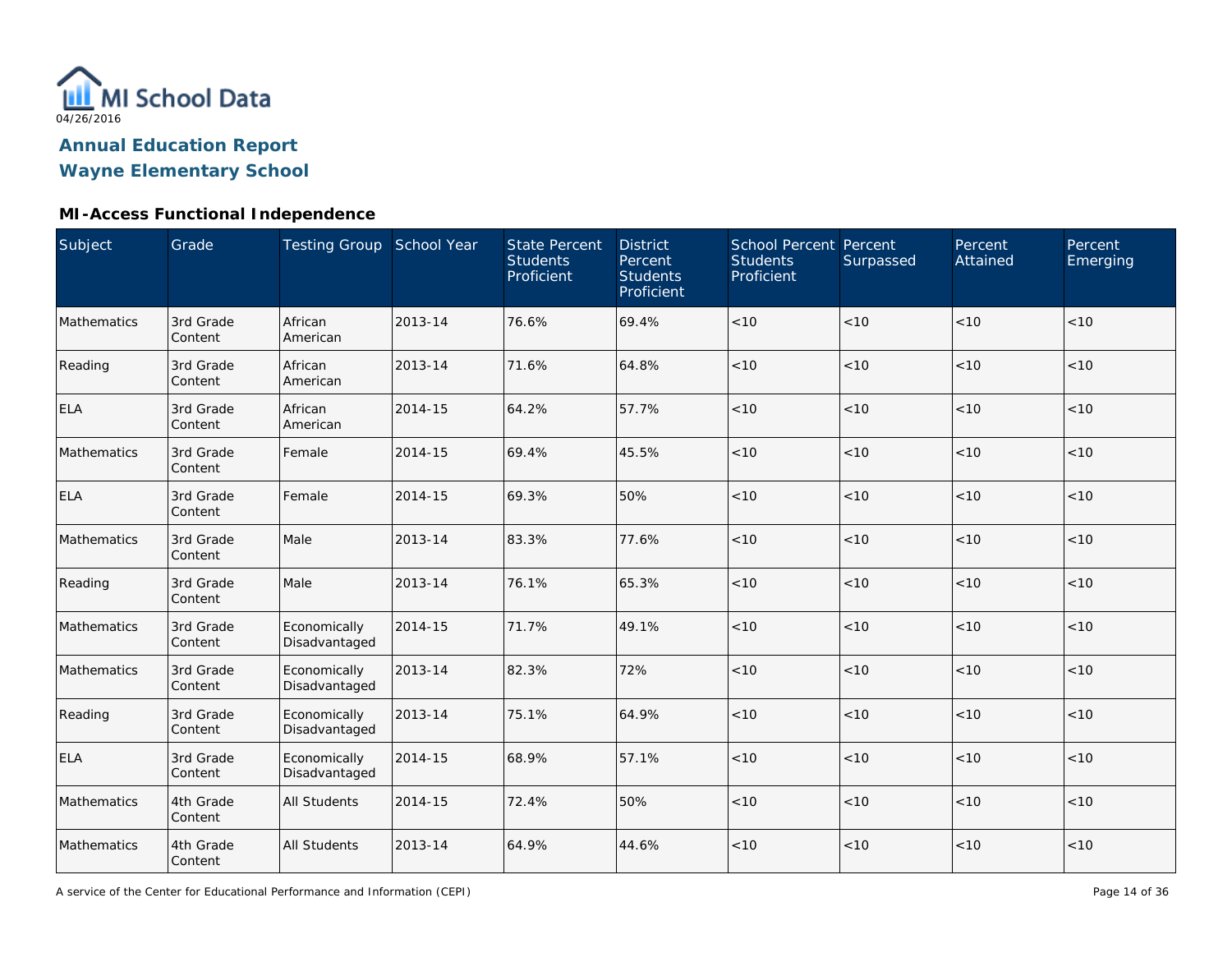

## **Wayne Elementary School**

### **MI-Access Functional Independence**

| <b>Subject</b> | Grade                | Testing Group School Year |         | <b>State Percent</b><br><b>Students</b><br>Proficient | <b>District</b><br>Percent<br><b>Students</b><br>Proficient | <b>School Percent Percent</b><br><b>Students</b><br>Proficient | Surpassed | Percent<br>Attained | Percent<br>Emerging |
|----------------|----------------------|---------------------------|---------|-------------------------------------------------------|-------------------------------------------------------------|----------------------------------------------------------------|-----------|---------------------|---------------------|
| Reading        | 4th Grade<br>Content | <b>All Students</b>       | 2013-14 | 73.9%                                                 | 61.9%                                                       | < 10                                                           | < 10      | < 10                | < 10                |
| <b>ELA</b>     | 4th Grade<br>Content | <b>All Students</b>       | 2014-15 | 69.7%                                                 | 48.8%                                                       | < 10                                                           | < 10      | $<10$               | < 10                |
| Science        | 4th Grade<br>Content | <b>All Students</b>       | 2014-15 | 59.1%                                                 | 36.4%                                                       | < 10                                                           | < 10      | < 10                | < 10                |
| Science        | 4th Grade<br>Content | <b>All Students</b>       | 2013-14 | 47.4%                                                 | 37.1%                                                       | $<10$                                                          | $<10$     | $<10$               | $<10$               |
| Mathematics    | 4th Grade<br>Content | African<br>American       | 2014-15 | 63.6%                                                 | 49.4%                                                       | <10                                                            | <10       | <10                 | $<10$               |
| Mathematics    | 4th Grade<br>Content | African<br>American       | 2013-14 | 59.2%                                                 | 46.2%                                                       | $<10$                                                          | < 10      | < 10                | < 10                |
| Reading        | 4th Grade<br>Content | African<br>American       | 2013-14 | 70.9%                                                 | 62%                                                         | < 10                                                           | < 10      | < 10                | < 10                |
| <b>ELA</b>     | 4th Grade<br>Content | African<br>American       | 2014-15 | 64.9%                                                 | 50.7%                                                       | < 10                                                           | < 10      | < 10                | < 10                |
| Science        | 4th Grade<br>Content | African<br>American       | 2014-15 | 46.7%                                                 | 35.2%                                                       | $<10$                                                          | < 10      | < 10                | $<10$               |
| Science        | 4th Grade<br>Content | African<br>American       | 2013-14 | 38.9%                                                 | 38.8%                                                       | < 10                                                           | < 10      | < 10                | < 10                |
| Mathematics    | 4th Grade<br>Content | Female                    | 2014-15 | 69.4%                                                 | 44.8%                                                       | $<10$                                                          | < 10      | $<10$               | $<10$               |
| <b>ELA</b>     | 4th Grade<br>Content | Female                    | 2014-15 | 72.4%                                                 | 44%                                                         | < 10                                                           | < 10      | < 10                | < 10                |
| Science        | 4th Grade<br>Content | Female                    | 2014-15 | 53.9%                                                 | 36.7%                                                       | < 10                                                           | < 10      | < 10                | < 10                |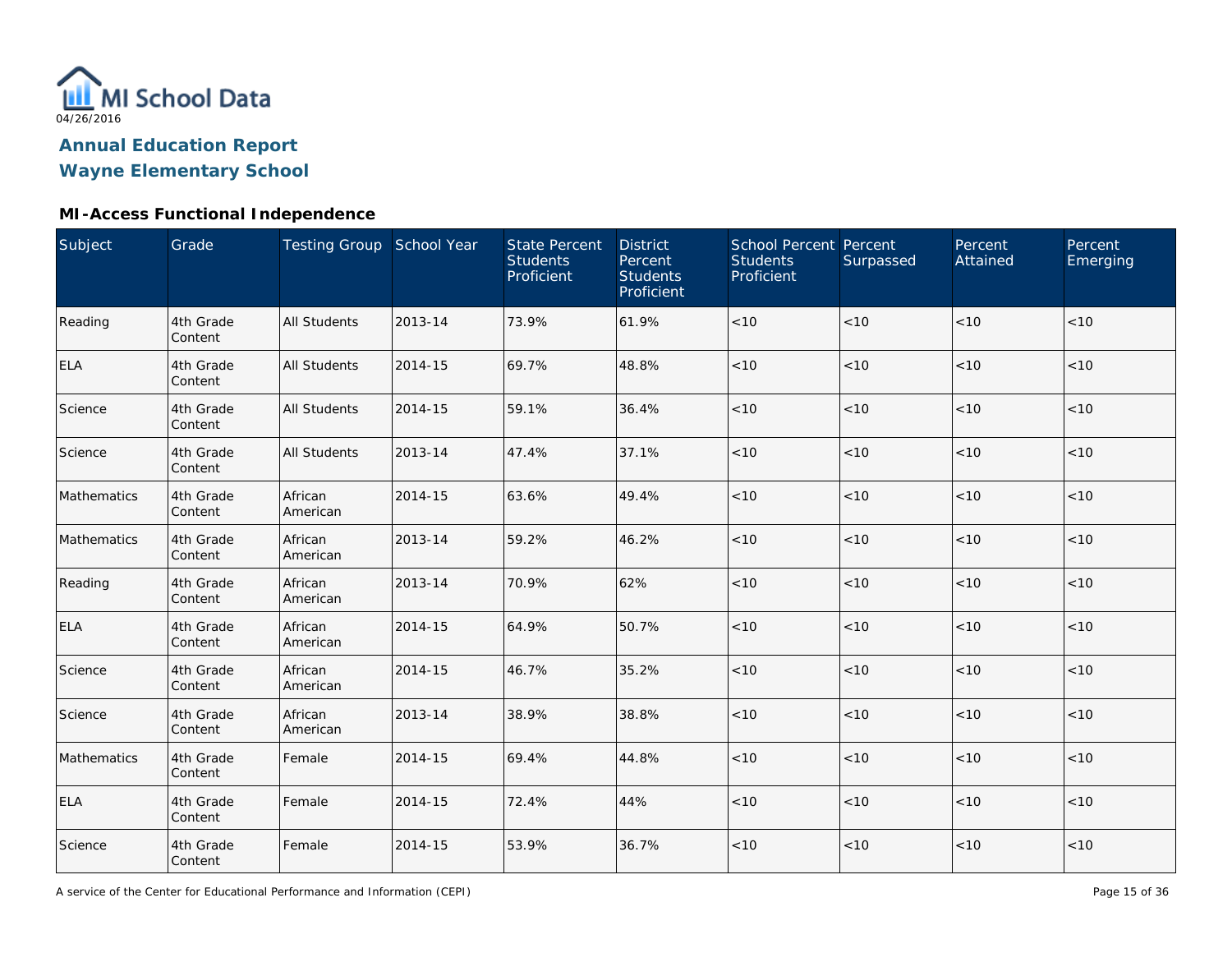

## **Wayne Elementary School**

### **MI-Access Functional Independence**

| Subject     | Grade                | Testing Group School Year     |         | <b>State Percent</b><br><b>Students</b><br>Proficient | <b>District</b><br>Percent<br><b>Students</b><br>Proficient | School Percent Percent<br><b>Students</b><br>Proficient | Surpassed | Percent<br>Attained | Percent<br>Emerging |
|-------------|----------------------|-------------------------------|---------|-------------------------------------------------------|-------------------------------------------------------------|---------------------------------------------------------|-----------|---------------------|---------------------|
| Mathematics | 4th Grade<br>Content | Male                          | 2014-15 | 74%                                                   | 52.2%                                                       | $<10$                                                   | < 10      | < 10                | < 10                |
| Mathematics | 4th Grade<br>Content | Male                          | 2013-14 | 66.4%                                                 | 39.6%                                                       | < 10                                                    | < 10      | < 10                | < 10                |
| Reading     | 4th Grade<br>Content | Male                          | 2013-14 | 73.1%                                                 | 55.6%                                                       | < 10                                                    | < 10      | < 10                | < 10                |
| <b>ELA</b>  | 4th Grade<br>Content | Male                          | 2014-15 | 68.4%                                                 | 50.9%                                                       | < 10                                                    | < 10      | < 10                | < 10                |
| Science     | 4th Grade<br>Content | Male                          | 2014-15 | 61.7%                                                 | 36.2%                                                       | < 10                                                    | < 10      | < 10                | < 10                |
| Science     | 4th Grade<br>Content | Male                          | 2013-14 | 48.4%                                                 | 38.2%                                                       | $<10$                                                   | < 10      | < 10                | < 10                |
| Mathematics | 4th Grade<br>Content | Economically<br>Disadvantaged | 2014-15 | 73.3%                                                 | 53.1%                                                       | < 10                                                    | < 10      | < 10                | < 10                |
| Mathematics | 4th Grade<br>Content | Economically<br>Disadvantaged | 2013-14 | 66%                                                   | 45.8%                                                       | < 10                                                    | < 10      | < 10                | < 10                |
| Reading     | 4th Grade<br>Content | Economically<br>Disadvantaged | 2013-14 | 73.8%                                                 | 64.4%                                                       | $<10$                                                   | < 10      | < 10                | < 10                |
| <b>ELA</b>  | 4th Grade<br>Content | Economically<br>Disadvantaged | 2014-15 | 69.7%                                                 | 48.6%                                                       | $<10$                                                   | < 10      | < 10                | < 10                |
| Science     | 4th Grade<br>Content | Economically<br>Disadvantaged | 2014-15 | 60.7%                                                 | 37.3%                                                       | $<10$                                                   | < 10      | < 10                | < 10                |
| Science     | 4th Grade<br>Content | Economically<br>Disadvantaged | 2013-14 | 47.9%                                                 | 38.1%                                                       | < 10                                                    | < 10      | < 10                | < 10                |
| Mathematics | 5th Grade<br>Content | <b>All Students</b>           | 2014-15 | 65.5%                                                 | 50.5%                                                       | $<10$                                                   | < 10      | < 10                | < 10                |

A service of the Center for Educational Performance and Information (CEPI)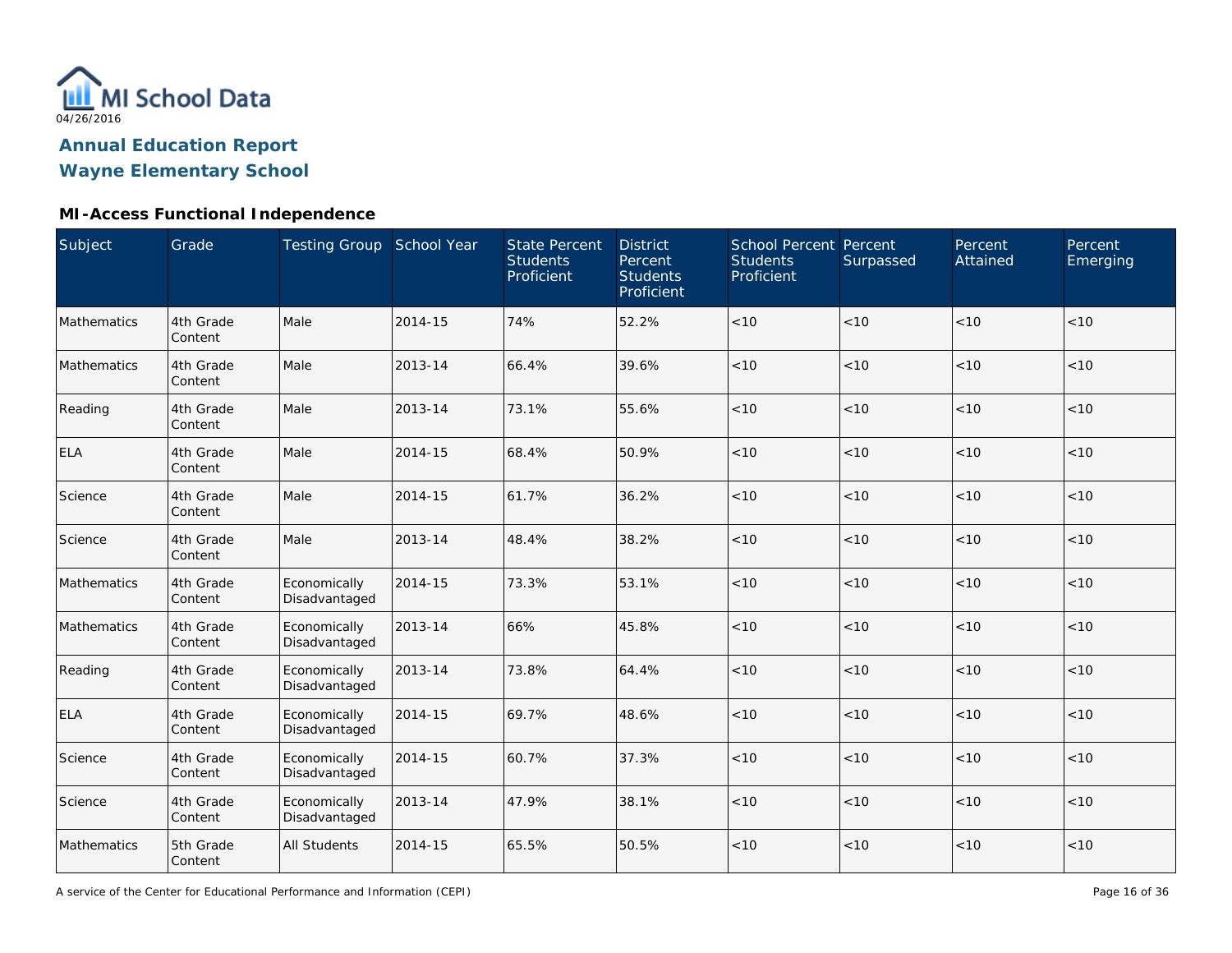

## **Wayne Elementary School**

### **MI-Access Functional Independence**

| Subject     | Grade                | <b>Testing Group</b>          | School Year | <b>State Percent</b><br><b>Students</b><br>Proficient | <b>District</b><br>Percent<br><b>Students</b><br>Proficient | <b>School Percent Percent</b><br><b>Students</b><br>Proficient | Surpassed | Percent<br>Attained | Percent<br>Emerging |
|-------------|----------------------|-------------------------------|-------------|-------------------------------------------------------|-------------------------------------------------------------|----------------------------------------------------------------|-----------|---------------------|---------------------|
| <b>ELA</b>  | 5th Grade<br>Content | <b>All Students</b>           | 2014-15     | 66.4%                                                 | 48.7%                                                       | < 10                                                           | < 10      | < 10                | < 10                |
| Mathematics | 5th Grade<br>Content | African<br>American           | 2014-15     | 57.9%                                                 | 51.6%                                                       | < 10                                                           | < 10      | < 10                | < 10                |
| <b>ELA</b>  | 5th Grade<br>Content | African<br>American           | 2014-15     | 56.1%                                                 | 53.6%                                                       | < 10                                                           | < 10      | < 10                | < 10                |
| Mathematics | 5th Grade<br>Content | Male                          | 2014-15     | 67.8%                                                 | 53.8%                                                       | < 10                                                           | < 10      | < 10                | < 10                |
| <b>ELA</b>  | 5th Grade<br>Content | Male                          | 2014-15     | 65.3%                                                 | 48%                                                         | < 10                                                           | < 10      | < 10                | < 10                |
| Mathematics | 5th Grade<br>Content | Economically<br>Disadvantaged | 2014-15     | 66.3%                                                 | 50.5%                                                       | < 10                                                           | < 10      | < 10                | < 10                |
| <b>ELA</b>  | 5th Grade<br>Content | Economically<br>Disadvantaged | 2014-15     | 66%                                                   | 47.1%                                                       | < 10                                                           | < 10      | < 10                | < 10                |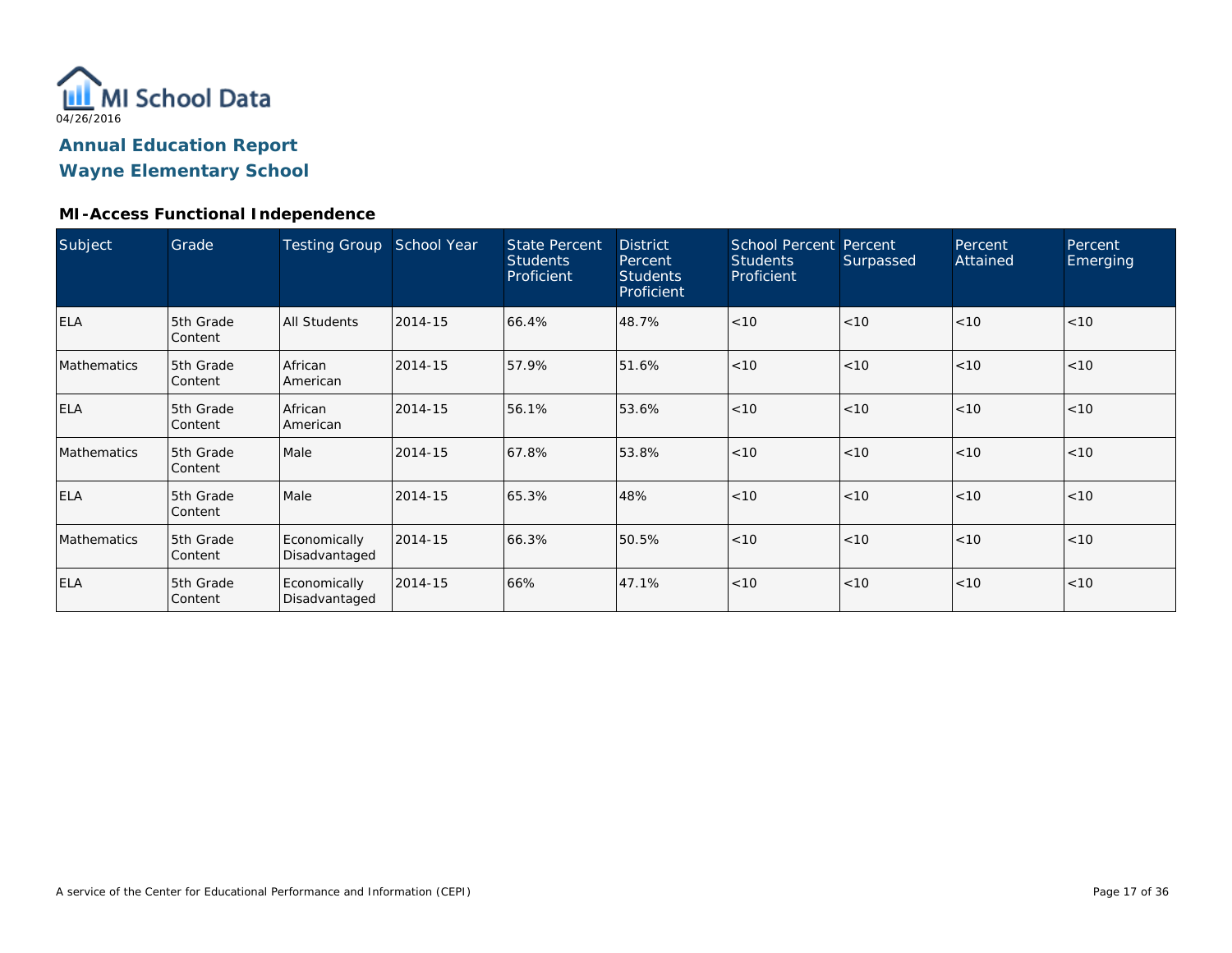

## **Wayne Elementary School**

### **MI-Access Supported Independence**

| Subject     | Grade                | Testing Group School Year |         | <b>State Percent</b><br><b>Students</b><br>Proficient | <b>District</b><br>Percent<br><b>Students</b><br>Proficient | School Percent Percent<br><b>Students</b><br>Proficient | Surpassed | Percent<br>Attained | Percent<br>Emerging |
|-------------|----------------------|---------------------------|---------|-------------------------------------------------------|-------------------------------------------------------------|---------------------------------------------------------|-----------|---------------------|---------------------|
| Mathematics | 3rd Grade<br>Content | <b>All Students</b>       | 2014-15 | 73.8%                                                 | 84.8%                                                       | $<10$                                                   | < 10      | < 10                | < 10                |
| Mathematics | 3rd Grade<br>Content | <b>All Students</b>       | 2013-14 | 87.1%                                                 | 86.5%                                                       | < 10                                                    | < 10      | < 10                | < 10                |
| <b>ELA</b>  | 3rd Grade<br>Content | <b>All Students</b>       | 2014-15 | 80.6%                                                 | 87%                                                         | $<10$                                                   | < 10      | < 10                | < 10                |
| <b>ELA</b>  | 3rd Grade<br>Content | <b>All Students</b>       | 2013-14 | 80%                                                   | 83.8%                                                       | $<10$                                                   | < 10      | < 10                | $<10$               |
| Mathematics | 3rd Grade<br>Content | African<br>American       | 2014-15 | 76.3%                                                 | 82.9%                                                       | $<10$                                                   | < 10      | < 10                | < 10                |
| Mathematics | 3rd Grade<br>Content | African<br>American       | 2013-14 | 86.2%                                                 | 88.6%                                                       | < 10                                                    | < 10      | < 10                | < 10                |
| <b>ELA</b>  | 3rd Grade<br>Content | African<br>American       | 2014-15 | 78.2%                                                 | 87.8%                                                       | < 10                                                    | < 10      | < 10                | $<10$               |
| <b>ELA</b>  | 3rd Grade<br>Content | African<br>American       | 2013-14 | 79.7%                                                 | 85.7%                                                       | < 10                                                    | < 10      | < 10                | < 10                |
| Mathematics | 3rd Grade<br>Content | Female                    | 2014-15 | 72.8%                                                 | 80%                                                         | $<10$                                                   | < 10      | $<10$               | $<10$               |
| Mathematics | 3rd Grade<br>Content | Female                    | 2013-14 | 85.8%                                                 | < 10                                                        | $<10$                                                   | < 10      | < 10                | < 10                |
| <b>ELA</b>  | 3rd Grade<br>Content | Female                    | 2014-15 | 77.9%                                                 | 80%                                                         | $<10$                                                   | <10       | < 10                | $<10$               |
| <b>ELA</b>  | 3rd Grade<br>Content | Female                    | 2013-14 | 80.9%                                                 | < 10                                                        | $<10$                                                   | < 10      | < 10                | < 10                |
| Mathematics | 3rd Grade<br>Content | Male                      | 2013-14 | 87.7%                                                 | 90%                                                         | $<10$                                                   | < 10      | < 10                | $<10$               |

A service of the Center for Educational Performance and Information (CEPI)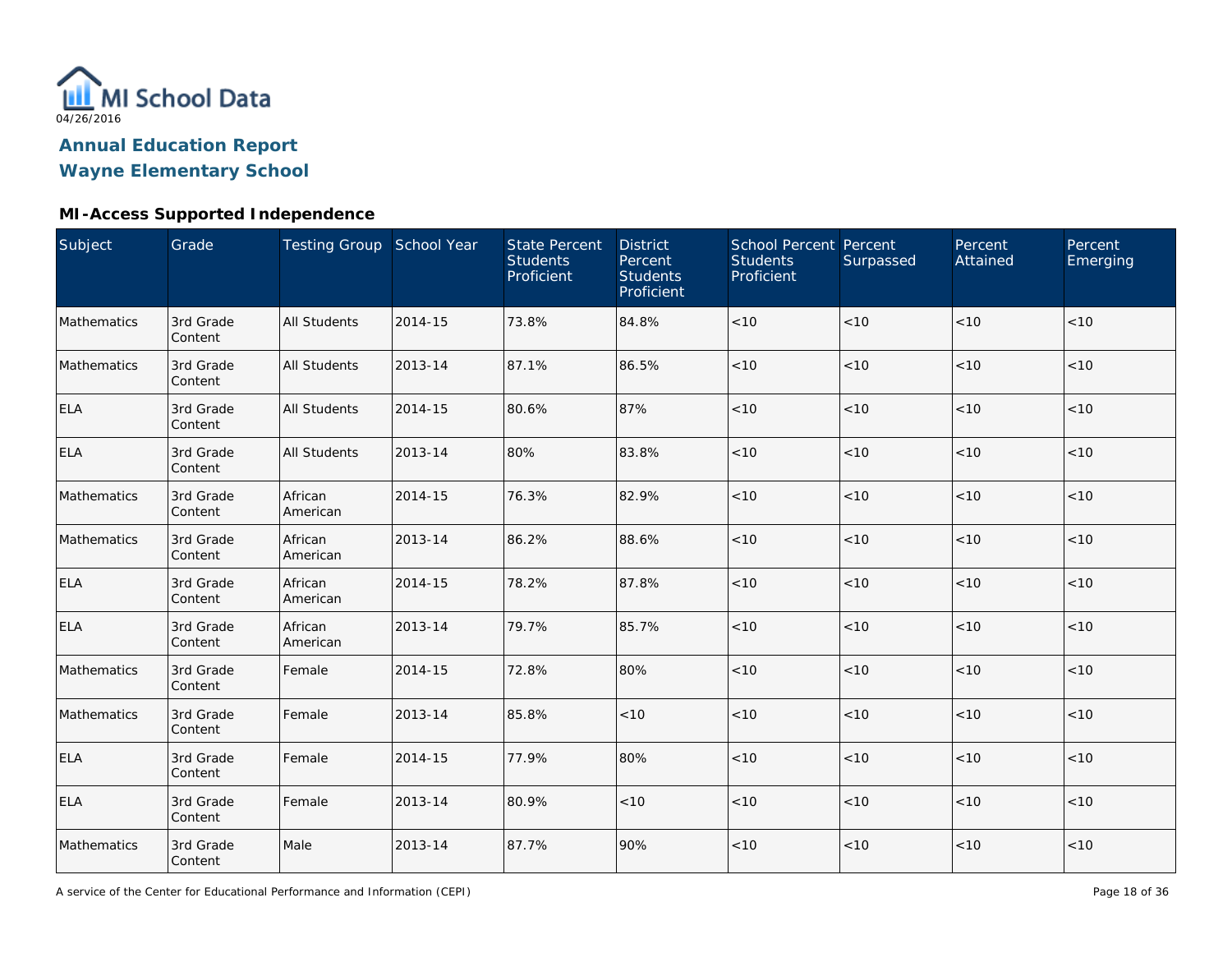

## **Wayne Elementary School**

### **MI-Access Supported Independence**

| <b>Subject</b> | Grade                | Testing Group School Year     |         | <b>State Percent</b><br><b>Students</b><br>Proficient | <b>District</b><br>Percent<br><b>Students</b><br>Proficient | School Percent Percent<br><b>Students</b><br>Proficient | Surpassed | Percent<br>Attained | Percent<br>Emerging |
|----------------|----------------------|-------------------------------|---------|-------------------------------------------------------|-------------------------------------------------------------|---------------------------------------------------------|-----------|---------------------|---------------------|
| <b>ELA</b>     | 3rd Grade<br>Content | Male                          | 2013-14 | 79.5%                                                 | 90%                                                         | < 10                                                    | < 10      | < 10                | < 10                |
| Mathematics    | 3rd Grade<br>Content | Economically<br>Disadvantaged | 2014-15 | 76.9%                                                 | 86.8%                                                       | < 10                                                    | < 10      | < 10                | < 10                |
| Mathematics    | 3rd Grade<br>Content | Economically<br>Disadvantaged | 2013-14 | 89.1%                                                 | 85.7%                                                       | < 10                                                    | < 10      | < 10                | < 10                |
| <b>ELA</b>     | 3rd Grade<br>Content | Economically<br>Disadvantaged | 2014-15 | 81%                                                   | 89.5%                                                       | < 10                                                    | <10       | < 10                | < 10                |
| <b>ELA</b>     | 3rd Grade<br>Content | Economically<br>Disadvantaged | 2013-14 | 81%                                                   | 82.9%                                                       | < 10                                                    | <10       | < 10                | < 10                |
| Mathematics    | 5th Grade<br>Content | <b>All Students</b>           | 2014-15 | 82.6%                                                 | 88.4%                                                       | $<10$                                                   | <10       | < 10                | $<10$               |
| <b>ELA</b>     | 5th Grade<br>Content | <b>All Students</b>           | 2014-15 | 86.8%                                                 | 90.7%                                                       | $<10$                                                   | <10       | < 10                | $<10$               |
| Mathematics    | 5th Grade<br>Content | African<br>American           | 2014-15 | 88.2%                                                 | 90.2%                                                       | $<10$                                                   | < 10      | < 10                | < 10                |
| <b>ELA</b>     | 5th Grade<br>Content | African<br>American           | 2014-15 | 89.9%                                                 | 90.2%                                                       | $<10$                                                   | <10       | < 10                | $<10$               |
| Mathematics    | 5th Grade<br>Content | Female                        | 2014-15 | 82.5%                                                 | 90.9%                                                       | $<10$                                                   | <10       | < 10                | < 10                |
| <b>ELA</b>     | 5th Grade<br>Content | Female                        | 2014-15 | 89.2%                                                 | 100%                                                        | < 10                                                    | <10       | < 10                | $<10$               |
| Mathematics    | 5th Grade<br>Content | Male                          | 2014-15 | 82.6%                                                 | 87.5%                                                       | $<10$                                                   | <10       | < 10                | < 10                |
| <b>ELA</b>     | 5th Grade<br>Content | Male                          | 2014-15 | 85.6%                                                 | 87.5%                                                       | $<10$                                                   | <10       | < 10                | < 10                |

A service of the Center for Educational Performance and Information (CEPI)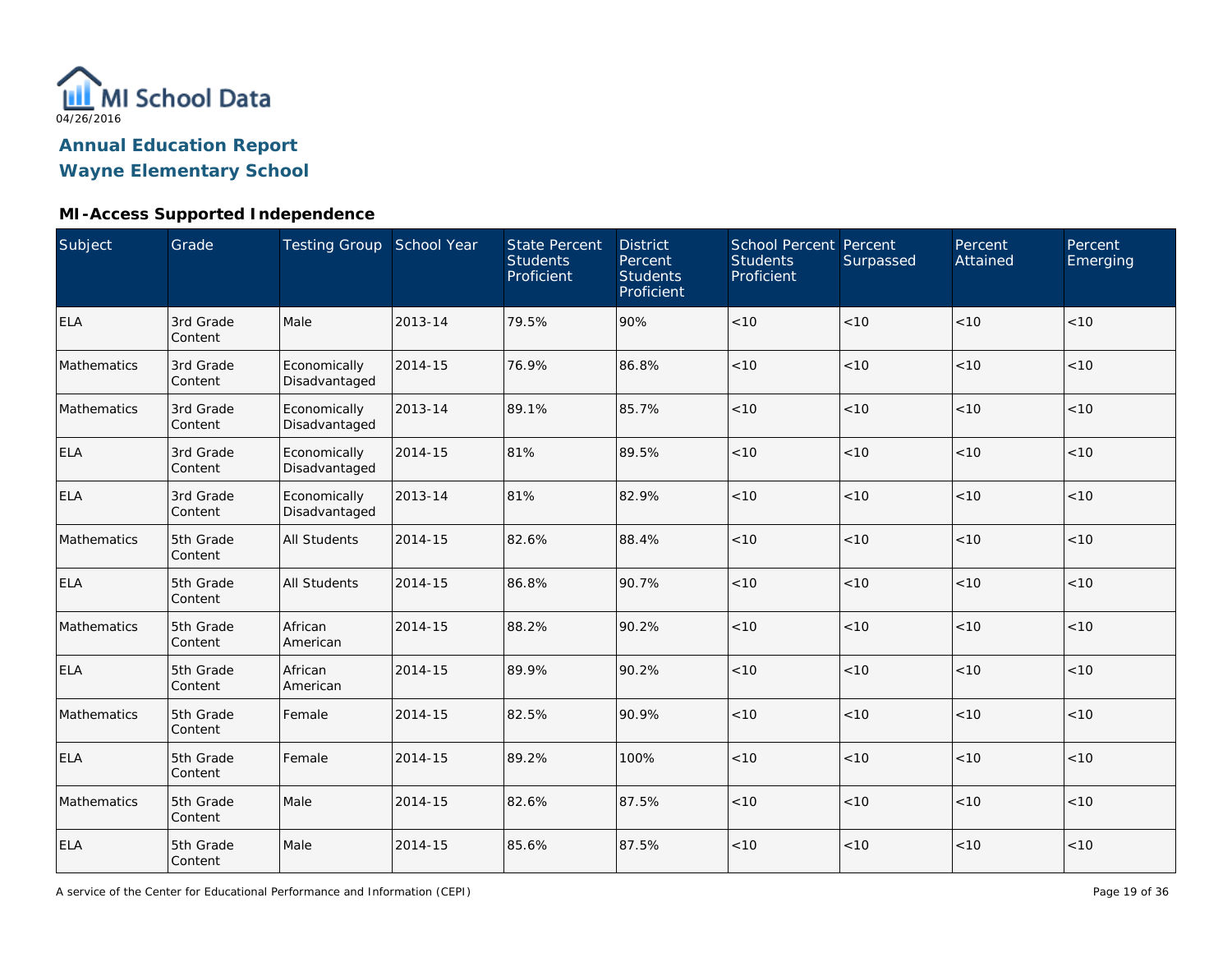

**Wayne Elementary School**

#### **MI-Access Supported Independence**

| Subject            | Grade                | Testing Group School Year     |         | State Percent<br><b>Students</b><br>Proficient | <b>District</b><br>Percent<br>Students<br>Proficient | School Percent Percent<br><b>Students</b><br>Proficient | Surpassed | Percent<br>Attained | Percent<br><b>Emerging</b> |
|--------------------|----------------------|-------------------------------|---------|------------------------------------------------|------------------------------------------------------|---------------------------------------------------------|-----------|---------------------|----------------------------|
| <b>Mathematics</b> | 5th Grade<br>Content | Economically<br>Disadvantaged | 2014-15 | 84.1%                                          | 93.9%                                                | < 10                                                    | < 10      | < 10                | < 10                       |
| <b>ELA</b>         | 5th Grade<br>Content | Economically<br>Disadvantaged | 2014-15 | 87.9%                                          | 87.9%                                                | < 10                                                    | < 10      | < 10                | < 10                       |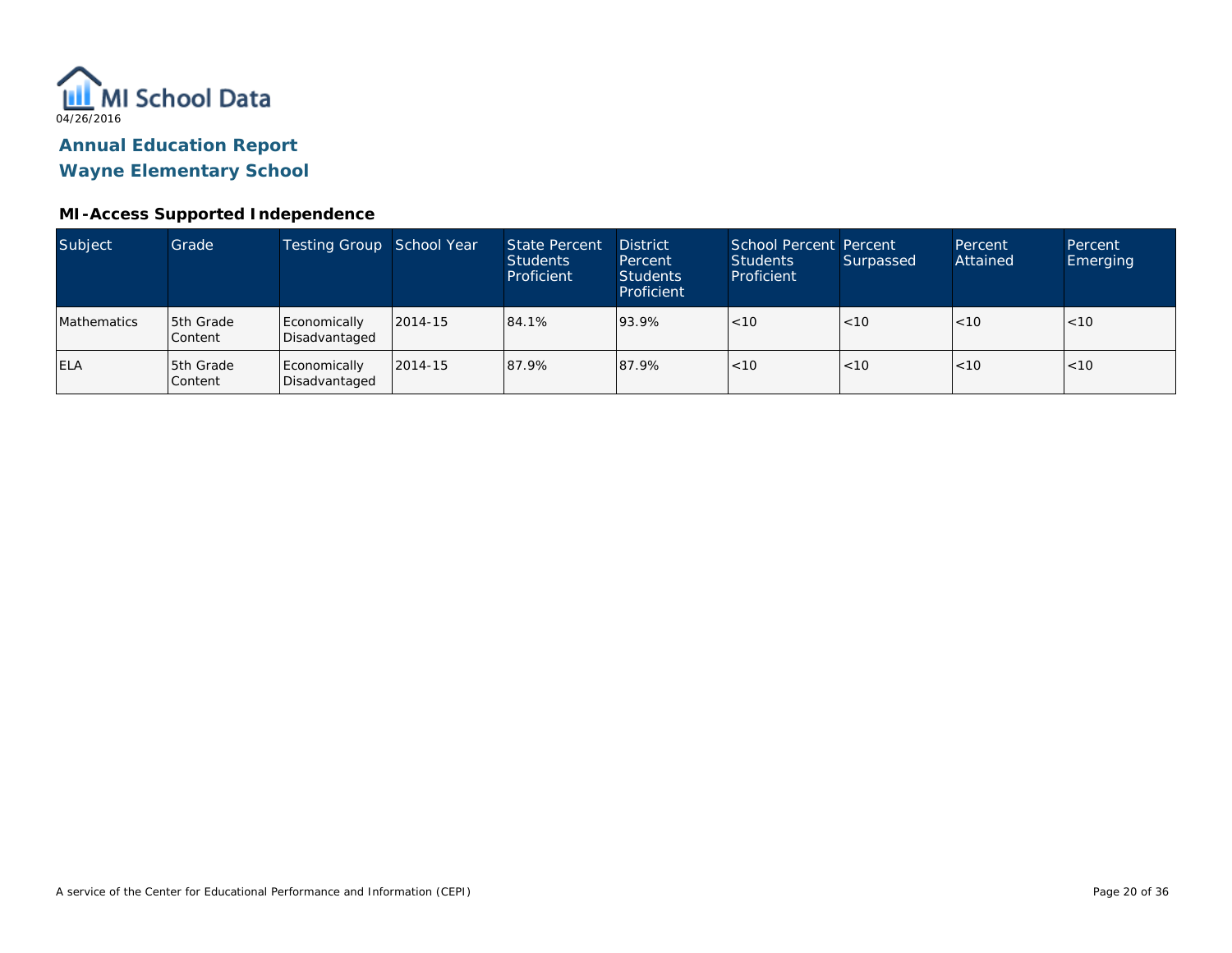

#### **MI-Access Participation**

|  | Subject | Grade <sup>1</sup> | Testing Group School Year |  | State Percent<br>Students<br>Proficient | <b>District</b><br>Percent<br><b>Students</b><br>Proficient | School Percent Percent<br><b>Students</b><br>Proficient | Surpassed | Percent<br>Attained | Percent<br>Emerging |
|--|---------|--------------------|---------------------------|--|-----------------------------------------|-------------------------------------------------------------|---------------------------------------------------------|-----------|---------------------|---------------------|
|--|---------|--------------------|---------------------------|--|-----------------------------------------|-------------------------------------------------------------|---------------------------------------------------------|-----------|---------------------|---------------------|

No Data to Display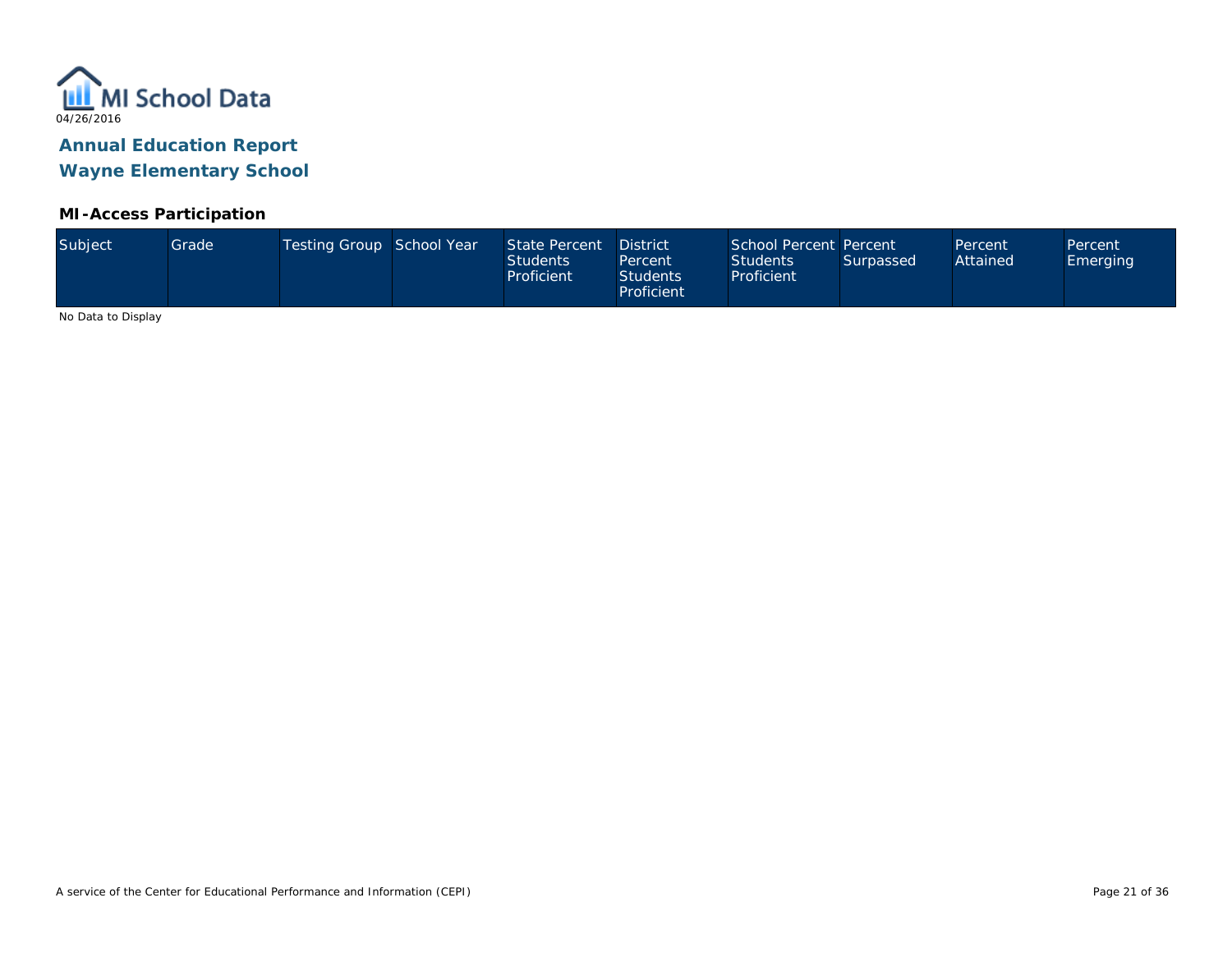

**Wayne Elementary School**

#### **Accountability Details Subject Data**

| Testing<br>Group                                   | Subject            | <b>State Tested</b><br>Total | <b>State Percent</b><br>Proficient | <b>District</b><br><b>Tested Total</b> | <b>District</b><br>Percent<br>Proficient* | <b>School Tested School</b><br>Total | Percent<br>Proficient** |
|----------------------------------------------------|--------------------|------------------------------|------------------------------------|----------------------------------------|-------------------------------------------|--------------------------------------|-------------------------|
| <b>All Students</b>                                | <b>Mathematics</b> | 98.1%                        | 36.5%                              | 94.6%                                  | N/A                                       | 99.2%                                | N/A                     |
| <b>All Students</b>                                | <b>ELA</b>         | 98.1%                        | 48.5%                              | 94.1%                                  | N/A                                       | 100%                                 | N/A                     |
| <b>All Students</b>                                | Science            | 97.5%                        | 22.2%                              | 93.1%                                  | N/A                                       | 100%                                 | N/A                     |
| <b>All Students</b>                                | Social Studies     | 97.4%                        | 31.8%                              | 90.4%                                  | N/A                                       | 100%                                 | N/A                     |
| American<br>Indian                                 | <b>Mathematics</b> | 98.2%                        | 27.8%                              | 94.4%                                  | N/A                                       | N/A                                  | N/A                     |
| American<br>Indian                                 | <b>ELA</b>         | 98%                          | 41.5%                              | 96.3%                                  | N/A                                       | N/A                                  | N/A                     |
| American<br>Indian                                 | Science            | 97.8%                        | 17.7%                              | <30                                    | N/A                                       | N/A                                  | N/A                     |
| American<br>Indian                                 | Social Studies     | 97.2%                        | 25.2%                              | <30                                    | N/A                                       | N/A                                  | N/A                     |
| African<br>American                                | <b>Mathematics</b> | 96.5%                        | 13.5%                              | 94.2%                                  | N/A                                       | 99.1%                                | N/A                     |
| African<br>American                                | <b>ELA</b>         | 96.5%                        | 24.5%                              | 93.6%                                  | N/A                                       | 100%                                 | N/A                     |
| African<br>American                                | Science            | 95.4%                        | 6.1%                               | 92.7%                                  | N/A                                       | 100%                                 | N/A                     |
| African<br>American                                | Social Studies     | 95.2%                        | 11%                                | 89.7%                                  | N/A                                       | 100%                                 | N/A                     |
| Asian                                              | <b>Mathematics</b> | 99.1%                        | 66.3%                              | 96.6%                                  | N/A                                       | N/A                                  | N/A                     |
| Asian                                              | <b>ELA</b>         | 98.7%                        | 70.2%                              | 95.5%                                  | N/A                                       | N/A                                  | N/A                     |
| Asian                                              | Science            | 99%                          | 38%                                | 97.4%                                  | N/A                                       | N/A                                  | N/A                     |
| Asian                                              | Social Studies     | 98.8%                        | 49.6%                              | 96.5%                                  | N/A                                       | N/A                                  | N/A                     |
| Hispanic of Any Mathematics<br>Race                |                    | 98.3%                        | 23.7%                              | 97.1%                                  | N/A                                       | N/A                                  | N/A                     |
| Hispanic of Any ELA<br>Race                        |                    | 98.3%                        | 36.1%                              | 97%                                    | N/A                                       | N/A                                  | N/A                     |
| Hispanic of Any Science<br>Race                    |                    | 97.9%                        | 11.7%                              | 95%                                    | N/A                                       | N/A                                  | N/A                     |
| Hispanic of Any<br>Race                            | Social Studies     | 97.5%                        | 20.2%                              | 94%                                    | N/A                                       | N/A                                  | N/A                     |
| Native<br>Hawaiian or<br>Other Pacific<br>Islander | Mathematics        | 99.8%                        | 40.8%                              | <30                                    | N/A                                       | N/A                                  | N/A                     |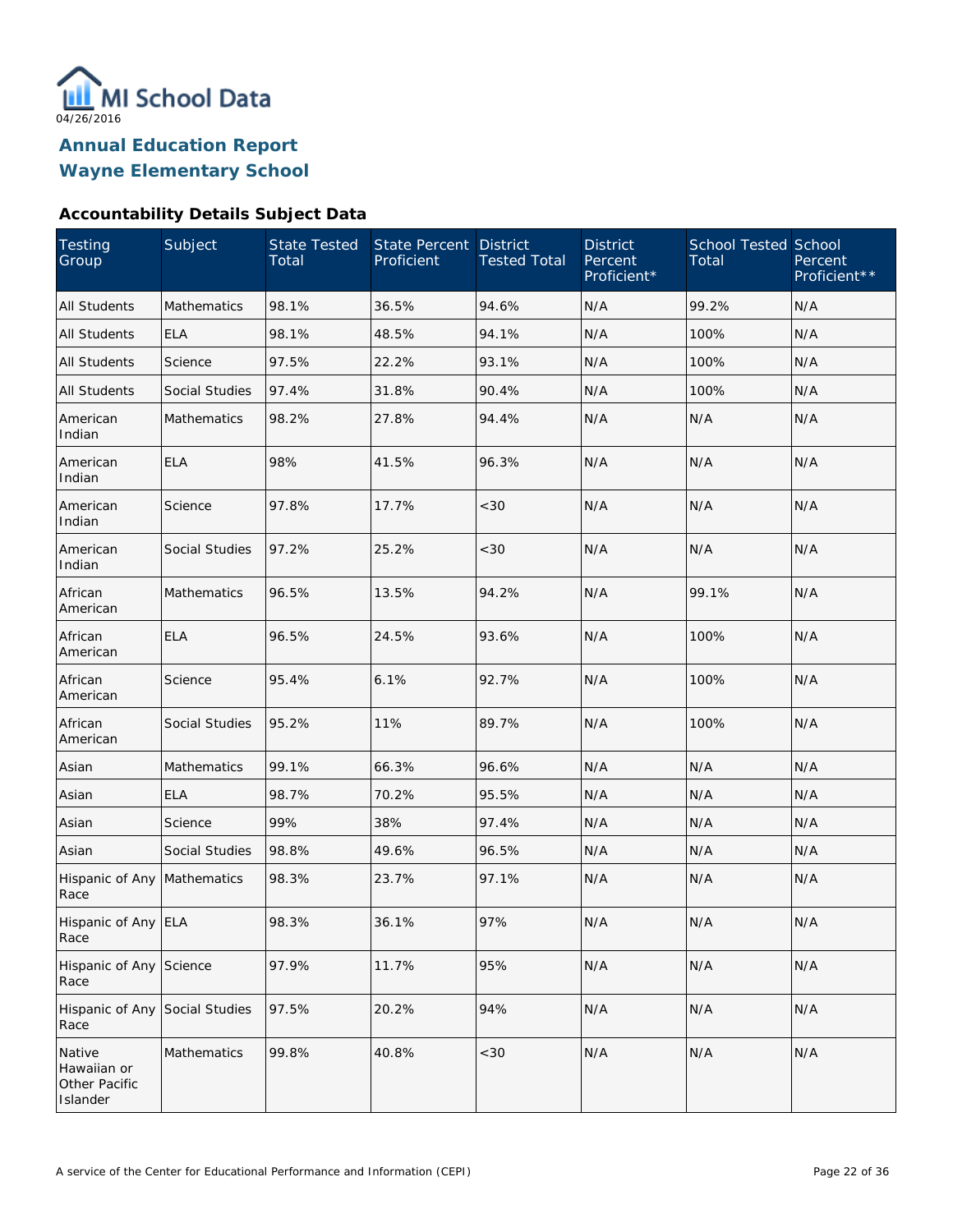

**Wayne Elementary School**

#### **Accountability Details Subject Data**

| <b>Testing</b><br>Group                                   | Subject            | <b>State Tested</b><br>Total | State Percent<br>Proficient | <b>District</b><br><b>Tested Total</b> | <b>District</b><br>Percent<br>Proficient* | <b>School Tested School</b><br>Total | Percent<br>Proficient** |
|-----------------------------------------------------------|--------------------|------------------------------|-----------------------------|----------------------------------------|-------------------------------------------|--------------------------------------|-------------------------|
| Native<br>Hawaiian or<br><b>Other Pacific</b><br>Islander | <b>ELA</b>         | 99.3%                        | 53.3%                       | < 30                                   | N/A                                       | N/A                                  | N/A                     |
| Native<br>Hawaiian or<br>Other Pacific<br>Islander        | Science            | 99.6%                        | 21.9%                       | < 30                                   | N/A                                       | N/A                                  | N/A                     |
| Native<br>Hawaiian or<br>Other Pacific<br>Islander        | Social Studies     | 99.3%                        | 33%                         | < 30                                   | N/A                                       | N/A                                  | N/A                     |
| Two or More<br>Races                                      | Mathematics        | 98.5%                        | 33.6%                       | 96%                                    | N/A                                       | N/A                                  | N/A                     |
| Two or More<br>Races                                      | <b>ELA</b>         | 98.5%                        | 46.9%                       | 98%                                    | N/A                                       | N/A                                  | N/A                     |
| Two or More<br>Races                                      | Science            | 98.5%                        | 20.1%                       | $<30$                                  | N/A                                       | N/A                                  | N/A                     |
| Two or More<br>Races                                      | Social Studies     | 98.1%                        | 28.3%                       | $<30$                                  | N/A                                       | N/A                                  | N/A                     |
| White                                                     | <b>Mathematics</b> | 98.5%                        | 42.5%                       | 93.4%                                  | N/A                                       | <30                                  | N/A                     |
| White                                                     | <b>ELA</b>         | 98.5%                        | 55%                         | 92.8%                                  | N/A                                       | <30                                  | N/A                     |
| White                                                     | Science            | 98.1%                        | 26.6%                       | 92.6%                                  | N/A                                       | N/A                                  | N/A                     |
| White                                                     | Social Studies     | 98%                          | 37.3%                       | 88.2%                                  | N/A                                       | < 30                                 | N/A                     |
| Economically<br>Disadvantaged                             | <b>Mathematics</b> | 97.6%                        | 22.5%                       | 94.3%                                  | N/A                                       | 99.1%                                | N/A                     |
| Economically<br>Disadvantaged                             | <b>ELA</b>         | 97.6%                        | 33.7%                       | 93.8%                                  | N/A                                       | 100%                                 | N/A                     |
| Economically<br>Disadvantaged                             | Science            | 96.8%                        | 11.7%                       | 92.7%                                  | N/A                                       | 100%                                 | N/A                     |
| Economically<br>Disadvantaged                             | Social Studies     | 96.5%                        | 17.8%                       | 89.9%                                  | N/A                                       | 100%                                 | N/A                     |
| English<br>Language<br>Learners                           | Mathematics        | 98.6%                        | 20.3%                       | 97.2%                                  | N/A                                       | N/A                                  | N/A                     |
| English<br>Language<br>Learners                           | <b>ELA</b>         | 98.2%                        | 24%                         | 97.1%                                  | N/A                                       | N/A                                  | N/A                     |
| English<br>Language<br>Learners                           | Science            | 98.2%                        | 3.9%                        | 95.4%                                  | N/A                                       | N/A                                  | N/A                     |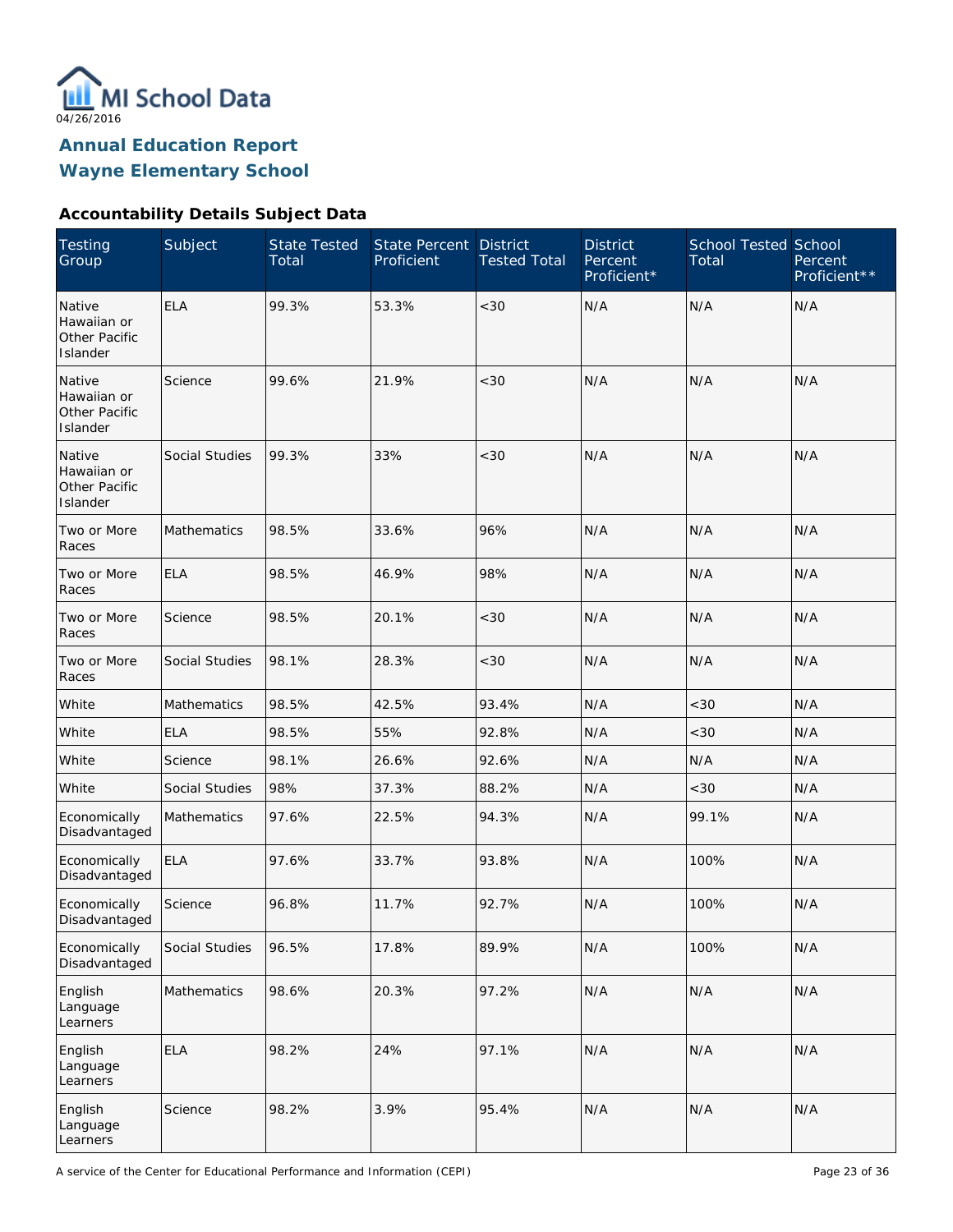

**Wayne Elementary School**

### **Accountability Details Subject Data**

| Testing<br>Group                     | Subject            | <b>State Tested</b><br>Total | State Percent District<br>Proficient | <b>Tested Total</b> | <b>District</b><br>Percent<br>Proficient* | <b>School Tested School</b><br>Total | Percent<br>Proficient** |
|--------------------------------------|--------------------|------------------------------|--------------------------------------|---------------------|-------------------------------------------|--------------------------------------|-------------------------|
| English<br>Language<br>Learners      | Social Studies     | 97.9%                        | 8.1%                                 | 94.3%               | N/A                                       | N/A                                  | N/A                     |
| <b>Students With</b><br>Disabilities | <b>Mathematics</b> | 97.2%                        | 21.8%                                | 92%                 | N/A                                       | 96.7%                                | N/A                     |
| <b>Students With</b><br>Disabilities | <b>IELA</b>        | 96.6%                        | 24.7%                                | 89.2%               | N/A                                       | 100%                                 | IN/A                    |
| <b>Students With</b><br>Disabilities | Science            | 96.5%                        | 15.4%                                | 90.8%               | N/A                                       | <30                                  | N/A                     |
| <b>Students With</b><br>Disabilities | Social Studies     | 95%                          | 13.9%                                | 80.9%               | N/A                                       | < 30                                 | N/A                     |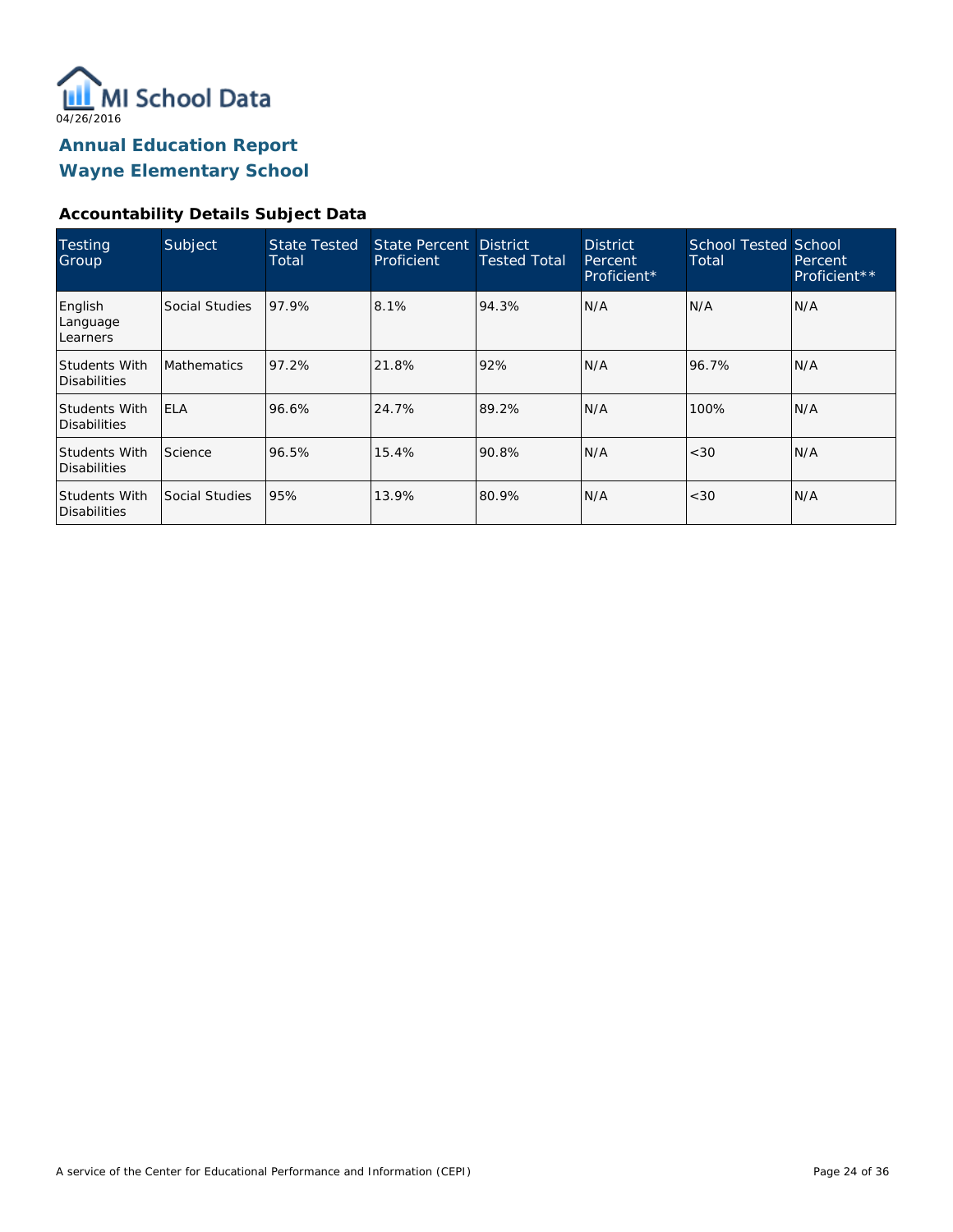

### **Accountability Details Graduation Data**

| Student Group                                      | Statewide | <b>District</b> | School |
|----------------------------------------------------|-----------|-----------------|--------|
| <b>All Students</b>                                | 78.6%     | 70.3%           | N/A    |
| American Indian                                    | 64.8%     | N/A             | N/A    |
| African American                                   | 64.5%     | 70.3%           | N/A    |
| Asian                                              | 89.1%     | 80.6%           | N/A    |
| Hispanic of Any Race                               | 68.8%     | 73.7%           | N/A    |
| Native Hawaiian or Other Pacific 78.9%<br>Islander |           | N/A             | N/A    |
| Two or More Races                                  | 74.2%     | N/A             | N/A    |
| White                                              | 82.9%     | 52.5%           | N/A    |
| Female                                             | 82.9%     | N/A             | N/A    |
| Male                                               | 74.4%     | N/A             | N/A    |
| Economically Disadvantaged                         | 65.6%     | 70.4%           | N/A    |
| English Language Learners                          | 68.2%     | 77.1%           | N/A    |
| <b>Students With Disabilities</b>                  | 55.1%     | 47.8%           | N/A    |
| Bottom 30%                                         | N/A       | N/A             | N/A    |

*\* All data based on students enrolled for a full academic year.*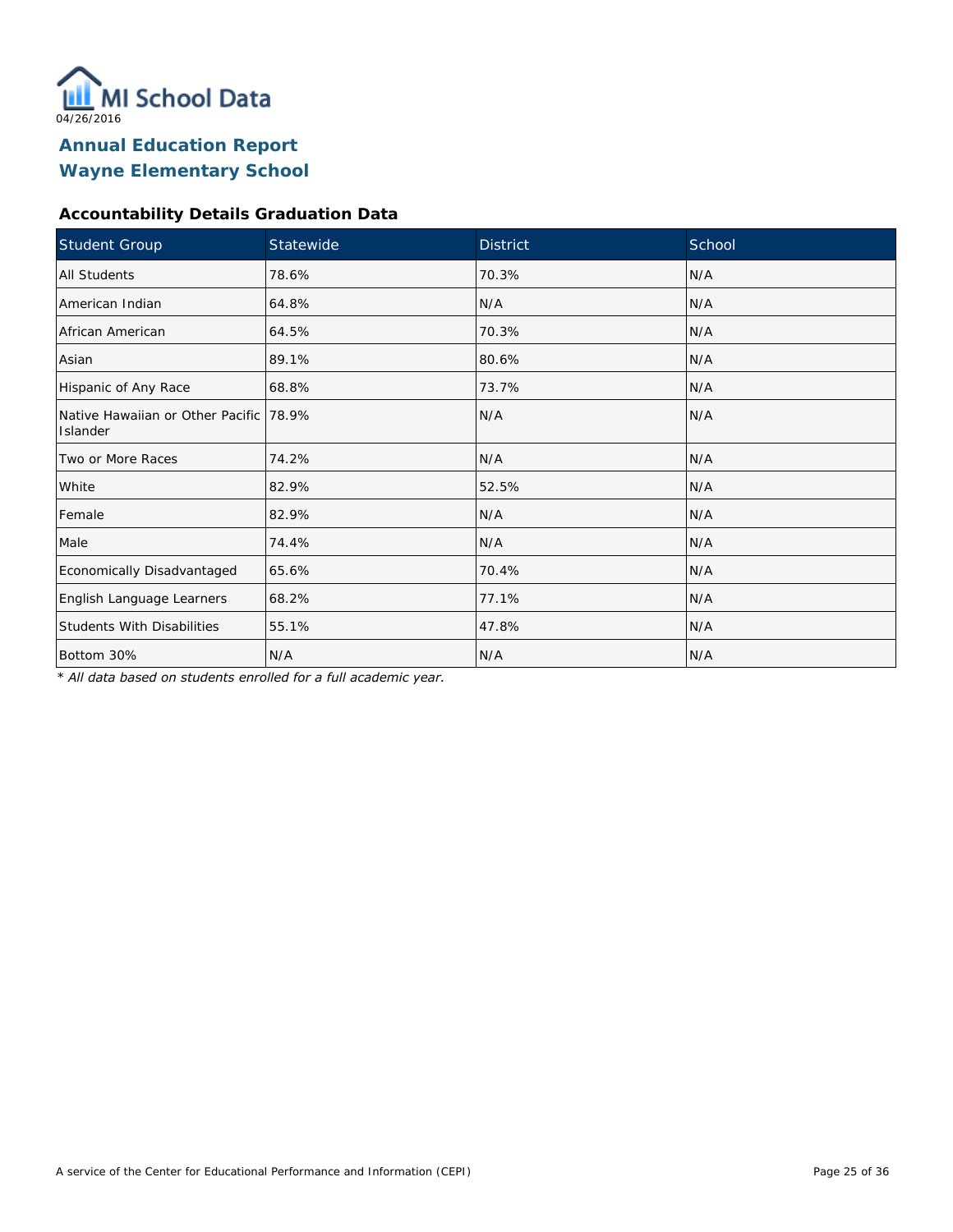

# **Accountability Details Attendance Data**

| Student Group | Statewide | <b>District</b> | School |
|---------------|-----------|-----------------|--------|
| All Students  | 94.7%     | 86.1%           | 84.4%  |

*\* All data based on students enrolled for a full academic year.*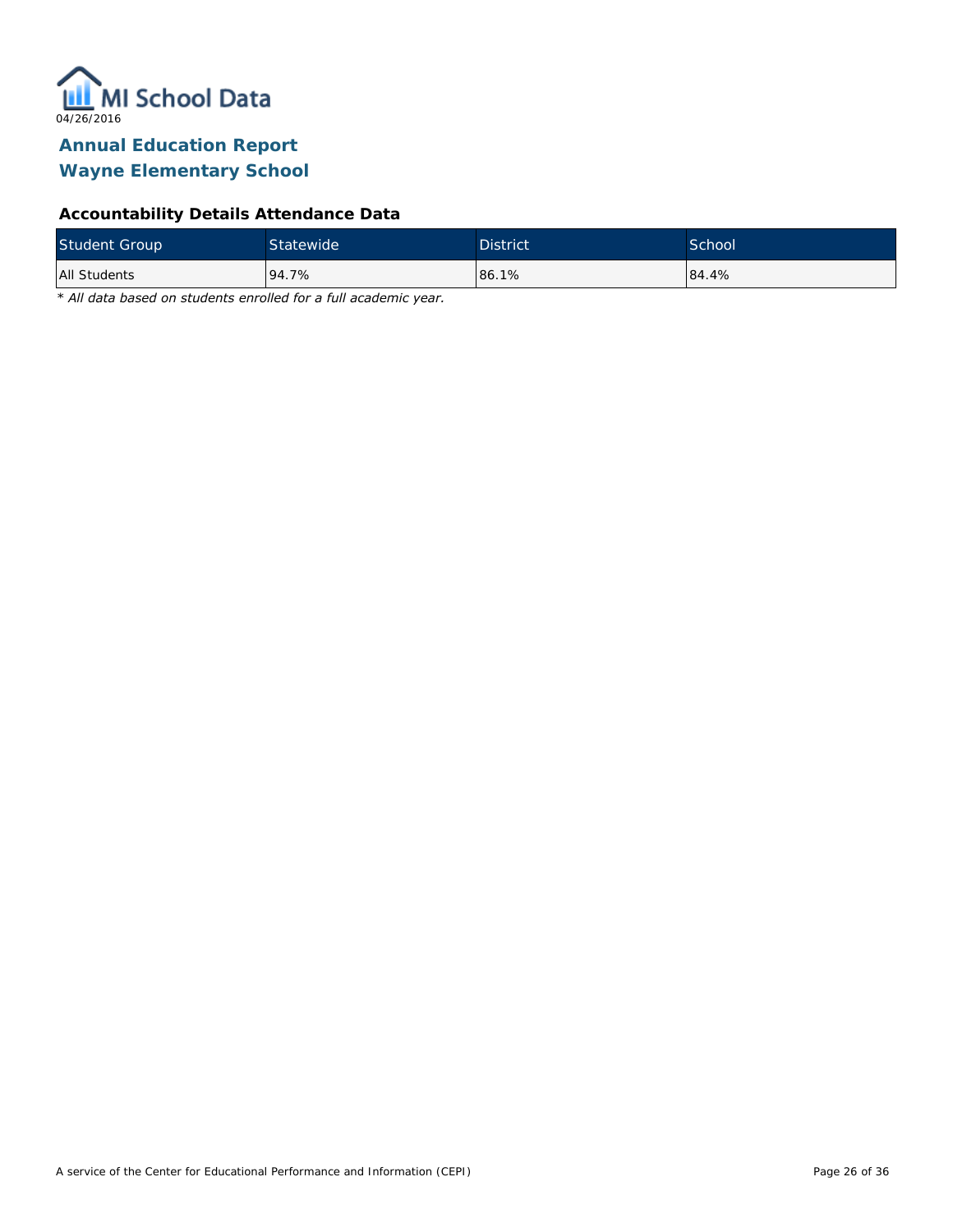

#### **Accountability Status District Data**

| <b>District</b><br><b>Name</b> | Reading<br><b>Status</b> | Reading<br>Score | Writing<br><b>Status</b> | Writina<br>Score | Math<br><b>Status</b> | Math Score Science | <b>Status</b> | Science<br>Score | <b>Social</b><br><b>Studies</b><br><b>Status</b> | Social<br><b>Studies</b><br><b>Score</b> | <b>Overall</b><br><b>Status</b> | Overall<br><b>Score</b> |
|--------------------------------|--------------------------|------------------|--------------------------|------------------|-----------------------|--------------------|---------------|------------------|--------------------------------------------------|------------------------------------------|---------------------------------|-------------------------|
|--------------------------------|--------------------------|------------------|--------------------------|------------------|-----------------------|--------------------|---------------|------------------|--------------------------------------------------|------------------------------------------|---------------------------------|-------------------------|

No Data to Display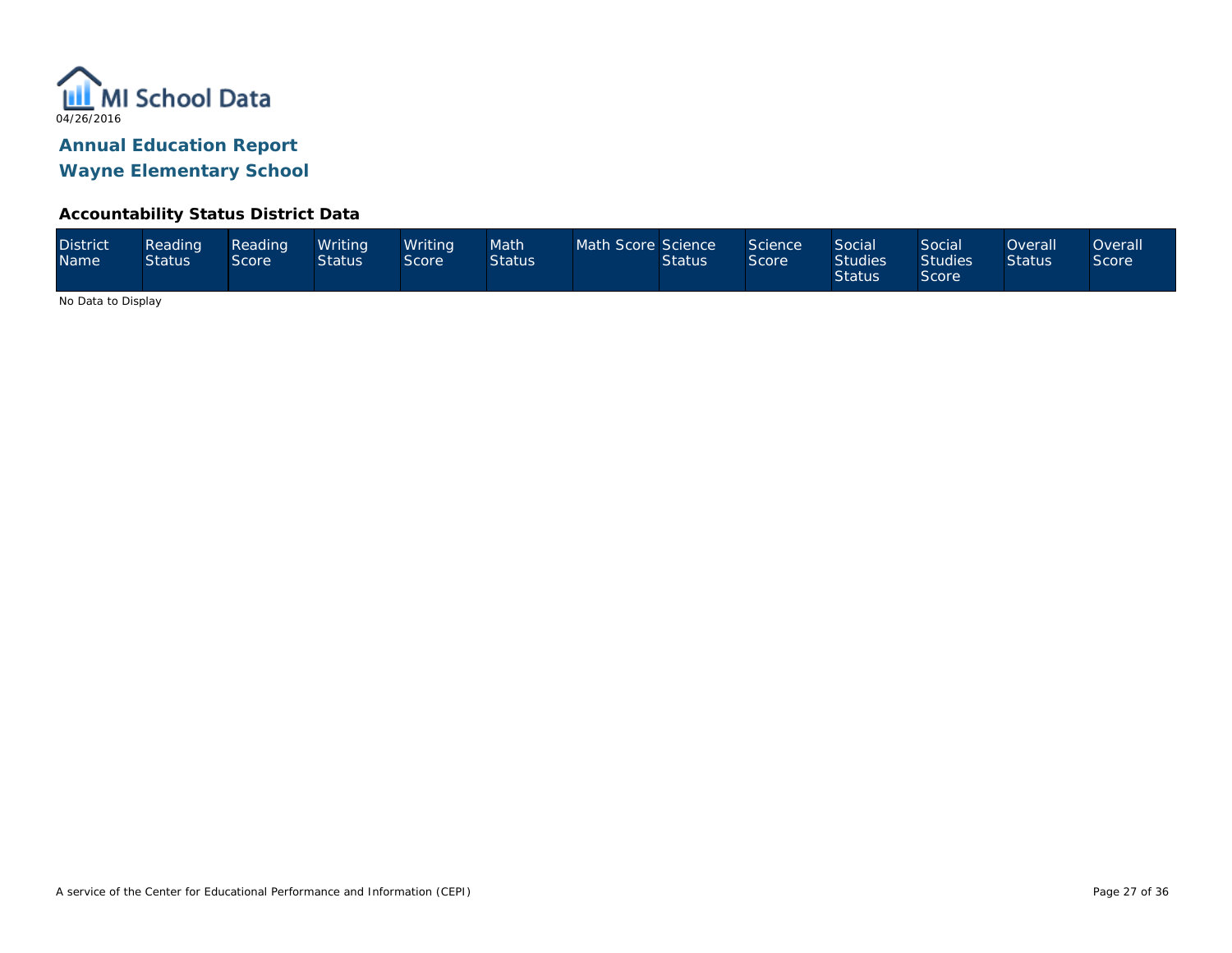

#### **Accountability Status School Data**

| <b>District</b><br><b>Name</b> | School<br><b>Name</b> | Title 1<br>Status | Status <b>I</b> | Score | <b>Reading Reading Writing Writing</b><br>$\sqrt{\mathsf{Status}}$ | Score | Math<br><b>Status</b> | Math<br>Score | <b>Status</b> | Science Science Social<br>Score | Studies<br>Status | Social<br>Studies<br>Score | <b>Overall</b><br><b>Status</b> | <b>Overall</b><br>Score |
|--------------------------------|-----------------------|-------------------|-----------------|-------|--------------------------------------------------------------------|-------|-----------------------|---------------|---------------|---------------------------------|-------------------|----------------------------|---------------------------------|-------------------------|
|--------------------------------|-----------------------|-------------------|-----------------|-------|--------------------------------------------------------------------|-------|-----------------------|---------------|---------------|---------------------------------|-------------------|----------------------------|---------------------------------|-------------------------|

No Data to Display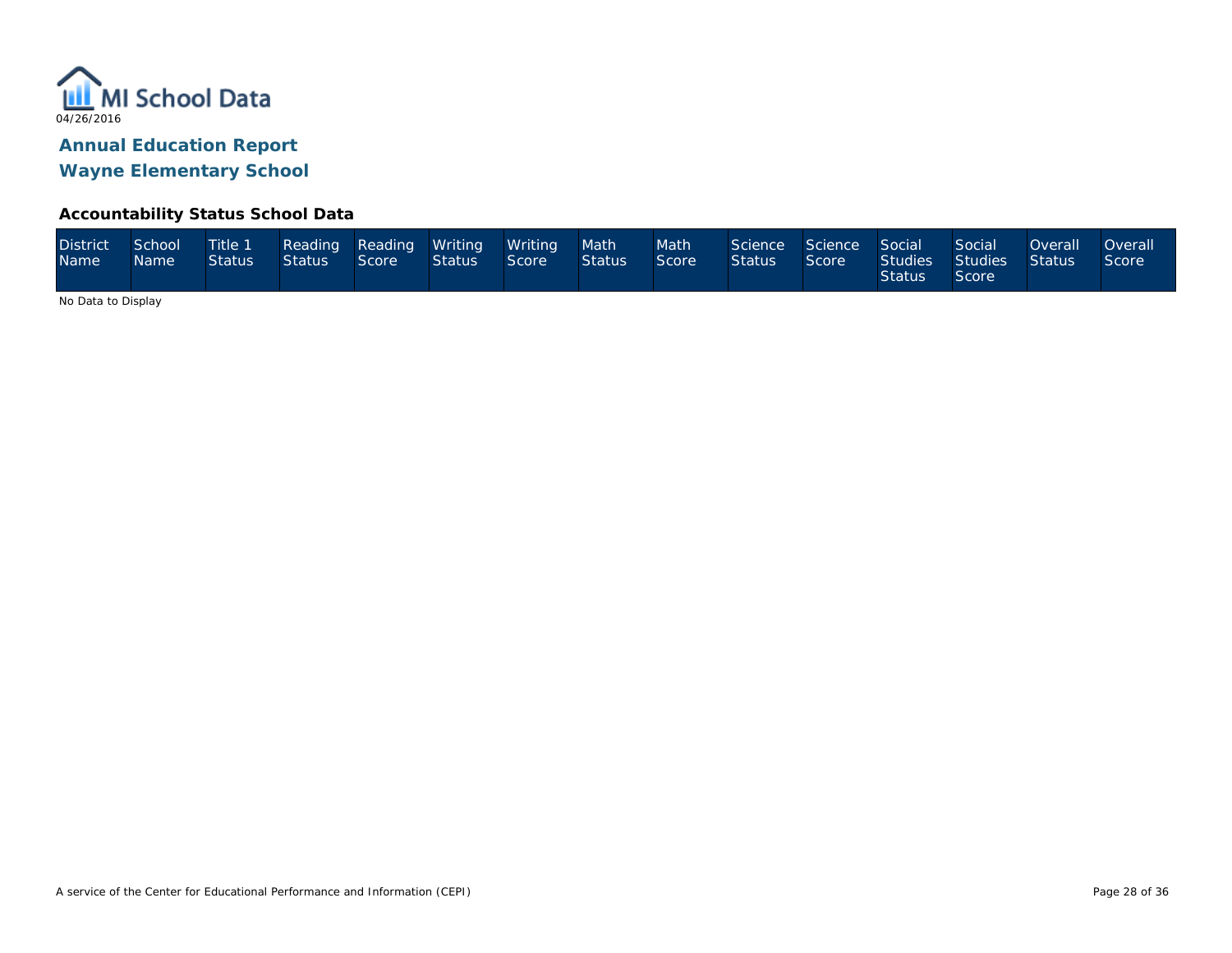

### **Wayne Elementary School**

#### **Teacher Quality - Qualification**

|                                                                                                              | Other | B.A. | MA. | P.H.D. |
|--------------------------------------------------------------------------------------------------------------|-------|------|-----|--------|
| Professional<br>Qualifications of All Public<br>Elementary and<br>Secondary School<br>Teachers in the School |       |      | 15  |        |

*Professional Qualifications are defined by the State and may include information such as the degrees of public school teachers (e.g., percentage of teachers with Bachelors Degrees or Masters Degrees) or the percentage of fully certified teachers*

#### **Teacher Quality - Class**

|                                                                                                                                   | School Aggregate | <b>High-Poverty Schools</b> | Low-Poverty Schools |
|-----------------------------------------------------------------------------------------------------------------------------------|------------------|-----------------------------|---------------------|
| Percentage of Core Academic<br>Subject Elementary and<br>Secondary School Classes not<br>Taught by Highly Qualified<br>l Teachers | $0.0\%$          | $0.0\%$                     | $0.0\%$             |

#### **Teacher Quality - Provisional**

|                                                                                                                  | Certification Percent |
|------------------------------------------------------------------------------------------------------------------|-----------------------|
| Percentage of Public Elementary and Secondary School Teachers   0%<br>in the School with Emergency Certification |                       |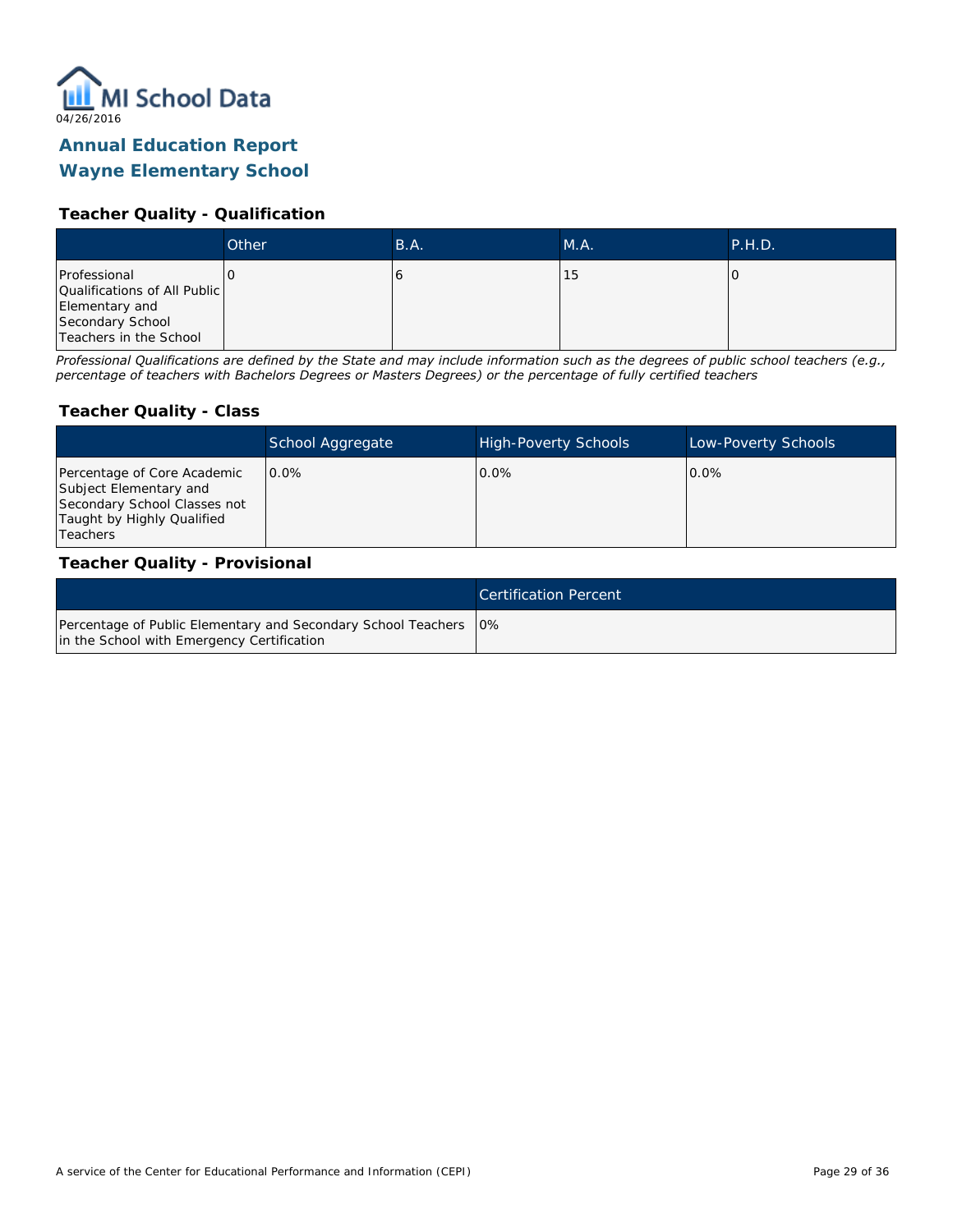

#### **NAEP Grade 4 Math**

|                                                                                                                                                                 | Percent of<br><b>Students</b> | Percent below<br><b>Basic</b>                    | Percent Basic                                         | Percent Proficient                                             | Percent Advanced               |
|-----------------------------------------------------------------------------------------------------------------------------------------------------------------|-------------------------------|--------------------------------------------------|-------------------------------------------------------|----------------------------------------------------------------|--------------------------------|
| <b>All Students</b>                                                                                                                                             | 100                           | 23                                               | 77                                                    | 34                                                             | 5                              |
| Male<br>Female                                                                                                                                                  | 51<br>49                      | 22<br>23                                         | 78<br>77                                              | 36<br>32                                                       | 6<br>$\overline{4}$            |
| National Lunch<br>Program Eligibility<br>Eligible<br>Not Eligible<br>Info not available                                                                         | 47<br>53<br>#                 | 36<br>10<br>$\ddagger$                           | 64<br>90<br>$\ddagger$                                | 17<br>49<br>$\ddagger$                                         | 9<br>$\ddagger$                |
| Race/Ethnicity<br>White<br><b>Black</b><br>Hispanic<br>Asian<br>American<br>Indian/Alaska Native<br>Native<br>Hawaiian/Pacific<br>Islander<br>Two or More Races | 72<br>15<br>6<br>4<br>#<br>3  | 15<br>53<br>38<br>11<br>$\ddagger$<br>$\ddagger$ | 85<br>47<br>62<br>89<br>$\ddagger$<br>ŧ<br>$\ddagger$ | 39<br>10<br>21<br>58<br>$\ddagger$<br>$\ddagger$<br>$\ddagger$ | 5<br>8#35<br>3<br>19<br>‡<br>‡ |
| Student classified as<br>having a disability<br><b>SD</b><br>Not SD                                                                                             | 12<br>88                      | 47<br>19                                         | 53<br>81                                              | 14<br>37                                                       | 5                              |
| Student is an English<br>Language Learner<br><b>ELL</b><br>Not ELL                                                                                              | 5<br>95                       | 42<br>22                                         | 58<br>78                                              | 16<br>35                                                       | 5                              |

*‡ Reporting Standards not met. Note: Observed differences are not necessarily statistically significant. Detail may not sum to total because of rounding. SOURCE: U.S. Department of Education. Institute for Education Sciences. National Center for Education Statistics. National Assessment of Educational Progress (NAEP) 2015 Mathematics Achievement.*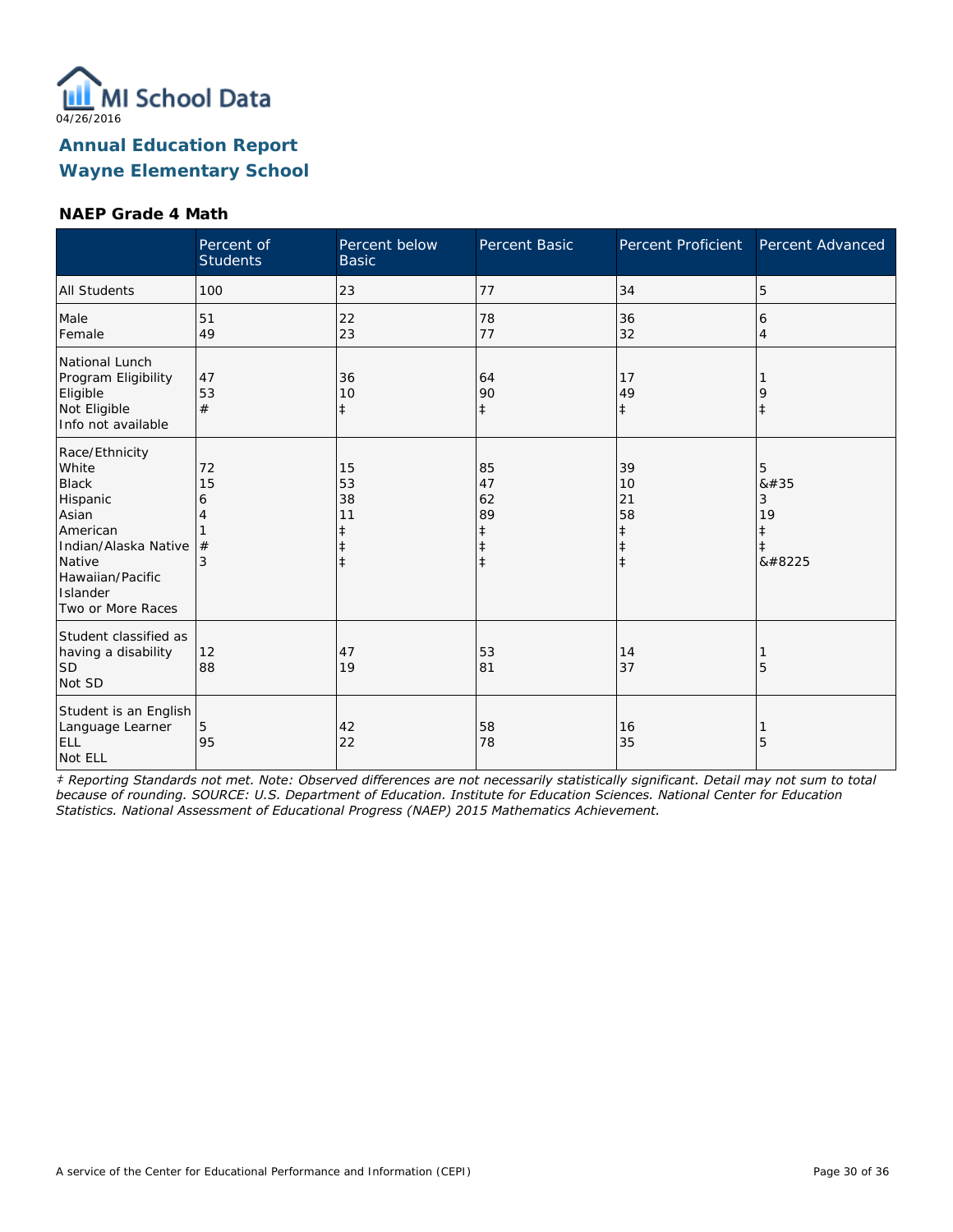

#### **NAEP Grade 8 Math**

|                                                                                                                                                                 | Percent of<br><b>Students</b>             | Percent below<br><b>Basic</b>                    | Percent Basic                                | Percent Proficient                     | Percent Advanced      |
|-----------------------------------------------------------------------------------------------------------------------------------------------------------------|-------------------------------------------|--------------------------------------------------|----------------------------------------------|----------------------------------------|-----------------------|
| <b>All Students</b>                                                                                                                                             | 100                                       | 32                                               | 39                                           | 22                                     | 7                     |
| Male<br>Female                                                                                                                                                  | 51<br>49                                  | 31<br>34                                         | 39<br>39                                     | 23<br>21                               | 6                     |
| National Lunch<br>Program Eligibility<br>Eligible<br>Not Eligible<br>Info not available                                                                         | 45<br>55<br>#                             | 48<br>19<br>$\ddagger$                           | 39<br>40<br>$\ddagger$                       | 12<br>30<br>$\ddagger$                 | 2<br>11<br>$\ddagger$ |
| Race/Ethnicity<br>White<br><b>Black</b><br>Hispanic<br>Asian<br>American<br>Indian/Alaska Native<br>Native<br>Hawaiian/Pacific<br>Islander<br>Two or More Races | 69<br>20<br>4<br>3<br>#<br>$\overline{2}$ | 23<br>66<br>38<br>11<br>ŧ<br>$\ddagger$<br>$\pm$ | 43<br>29<br>44<br>18<br>ŧ<br>ŧ<br>$\ddagger$ | 26<br>5<br>15<br>39<br>ŧ<br>$\ddagger$ | #<br>4<br>32          |
| Student classified as<br>having a disability<br>SD <sup>1</sup><br>Not SD                                                                                       | 11<br>89                                  | 77<br>27                                         | 19<br>41                                     | 3<br>24                                | #                     |
| Student is an English<br>Language Learner<br><b>ELL</b><br>Not ELL                                                                                              | 3<br>97                                   | 54<br>32                                         | 33<br>39                                     | 11<br>22                               | 2                     |

*‡ Reporting Standards not met. NOTE: Observed differences are not necessarily statistically significant. Detail may not sum to total because of rounding. SOURCE: U.S. Department of Education. Institute for Education Sciences. National Center for Education Statistics. National Assessment of Educational Progress (NAEP) 2015 Mathematics Achievement.*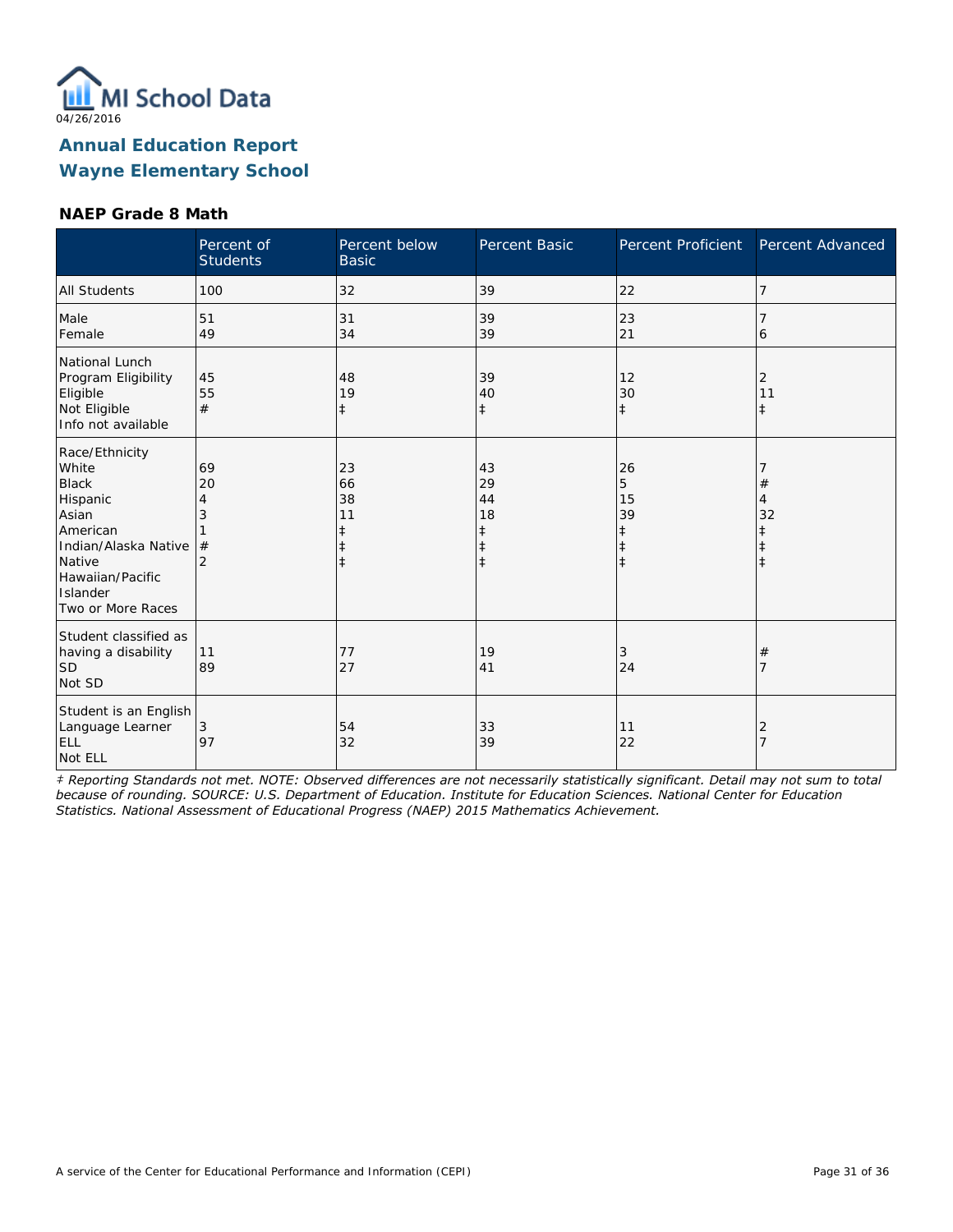

#### **NAEP Grade 12 Math**

|                                                                                                                                                | Percent of<br><b>Students</b> | Percent below<br><b>Basic</b>       | Percent Basic                                   | Percent Proficient                                              | Percent Advanced                         |
|------------------------------------------------------------------------------------------------------------------------------------------------|-------------------------------|-------------------------------------|-------------------------------------------------|-----------------------------------------------------------------|------------------------------------------|
| All Students                                                                                                                                   | 100                           | 34                                  | 41                                              | 23                                                              | $\overline{2}$                           |
| Male<br>Female                                                                                                                                 | 51<br>49                      | 32<br>35                            | 41<br>42                                        | 26<br>22                                                        |                                          |
| National Lunch<br>Program Eligibility<br>Eligible<br>Not Eligible<br>Info not available                                                        | 35<br>64<br>$\Omega$          | 54<br>22<br>l0                      | 37<br>44<br>0                                   | 9<br>32<br>$\Omega$                                             | 0<br>2<br>l0                             |
| Race/Ethnicity<br>White<br><b>Black</b><br>Hispanic<br>Asian<br>American Indian<br>Native<br>Hawaiian/Pacific<br>Islander<br>Two or More Races | 76<br>14<br>5<br>3<br>Ω       | 26<br>68<br>58<br>26<br>0<br>0<br>0 | 42<br>27<br>33<br>32<br>0<br>0<br>$\mathcal{O}$ | 30<br>5<br>9<br>35<br>$\Omega$<br>$\mathbf 0$<br>$\overline{O}$ | 2<br>O<br>O<br>O<br>$\Omega$<br>$\Omega$ |
| Student classified as<br>having a disability<br><b>SD</b><br>Not SD                                                                            | 9<br>91                       | 78<br>30                            | 19<br>43                                        | 3<br>25                                                         | 0<br>2                                   |
| Student is an English<br>Language Learner<br><b>ELL</b><br>Not ELL                                                                             | 2<br>98                       | $\overline{0}$<br>33                | 0<br>41                                         | $\mathbf 0$<br>24                                               | 0<br>$\overline{2}$                      |

*‡ Reporting Standards not met. NOTE: Observed differences are not necessarily statistically significant. Detail may not sum to total because of rounding. SOURCE: U.S. Department of Education. Institute for Education Sciences. National Center for Education Statistics. National Assessment of Educational Progress (NAEP) 2015 Mathematics Achievement.*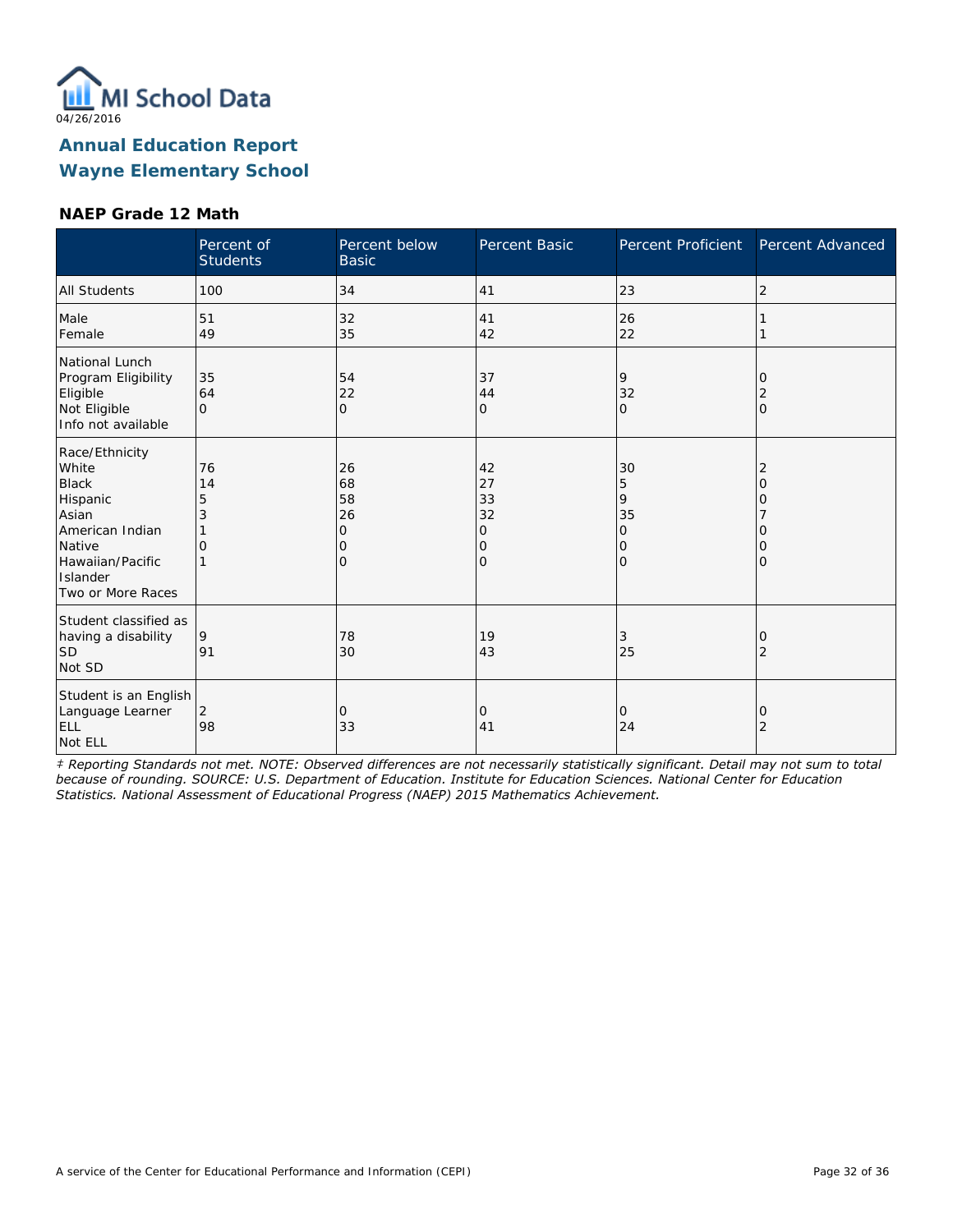

#### **NAEP Grade 4 Reading**

|                                                                                                                                                                 | Percent of<br><b>Students</b> | Percent below<br><b>Basic</b>                 | Percent Basic                                          | Percent Proficient                                    | Percent Advanced  |
|-----------------------------------------------------------------------------------------------------------------------------------------------------------------|-------------------------------|-----------------------------------------------|--------------------------------------------------------|-------------------------------------------------------|-------------------|
| <b>All Students</b>                                                                                                                                             | 100                           | 37                                            | 63                                                     | 29                                                    | 5                 |
| Male<br>Female                                                                                                                                                  | 50<br>50                      | 39<br>34                                      | 61<br>66                                               | 26<br>31                                              | 5<br>6            |
| National Lunch<br>Program Eligibility<br>Eligible<br>Not Eligible<br>Info not available                                                                         | 48<br>52<br>#                 | 50<br>24<br>$\ddagger$                        | 50<br>76<br>$\ddagger$                                 | 16<br>40<br>$\ddagger$                                | 8<br>$\ddagger$   |
| Race/Ethnicity<br>White<br><b>Black</b><br>Hispanic<br>Asian<br>American<br>Indian/Alaska Native<br>Native<br>Hawaiian/Pacific<br>Islander<br>Two or More Races | 72<br>14<br>6<br>4<br>#<br>3  | 32<br>66<br>49<br>16<br>ŧ<br>$\ddagger$<br>30 | 68<br>34<br>51<br>84<br>$\ddagger$<br>$\ddagger$<br>70 | 32<br>9<br>17<br>49<br>$\ddagger$<br>$\ddagger$<br>37 | 6<br>15<br>ŧ<br>8 |
| Student classified as<br>having a disability<br>lsd<br>Not SD                                                                                                   | 12<br>88                      | 76<br>32                                      | 24<br>68                                               | 31                                                    | #<br>6            |
| Student is an English<br>Language Learner<br>ELL<br>Not ELL                                                                                                     | $\overline{4}$<br>96          | 52<br>36                                      | 48<br>64                                               | 16<br>29                                              | 2<br>5            |

*# Rounds to zero*

*‡ Reporting Standards not met. NOTE: Observed differences are not necessarily statistically significant. Detail may not sum to total because of rounding. SOURCE: U.S. Department of Education, Institute of Education Sciences, National Center for Education Statistics, National Assessment of Educational Progress (NAEP), 2015 Reading Assessment.*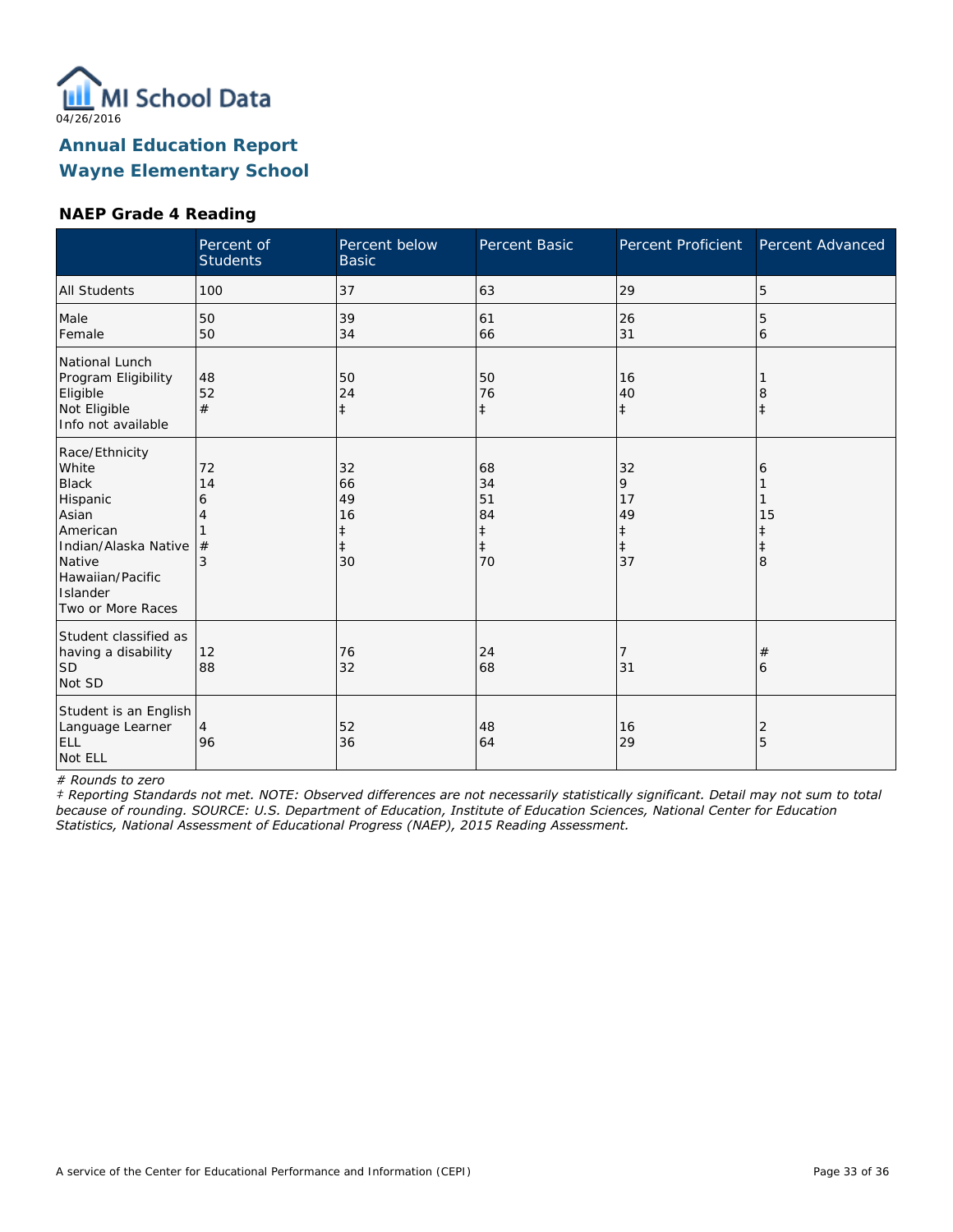

#### **NAEP Grade 8 Reading**

|                                                                                                                                            | Percent of<br><b>Students</b> | Percent below<br><b>Basic</b>      | Percent Basic                                    | Percent Proficient                              | Percent Advanced                        |
|--------------------------------------------------------------------------------------------------------------------------------------------|-------------------------------|------------------------------------|--------------------------------------------------|-------------------------------------------------|-----------------------------------------|
| All Students                                                                                                                               | 100                           | 24                                 | 44                                               | 29                                              | 3                                       |
| Male<br>Female                                                                                                                             | 51<br>49                      | 29<br>20                           | 45<br>42                                         | 25<br>34                                        | 2<br>$\overline{4}$                     |
| National Lunch<br>Program Eligibility<br>Eligible<br>Not Eligible<br>Info not available                                                    | 45<br>55<br>#                 | 37<br>14<br>$\ddagger$             | 45<br>43<br>$\ddagger$                           | 17<br>39<br>$\ddagger$                          | $\ddagger$                              |
| Race/Ethnicity<br>White<br><b>Black</b><br>Hispanic<br>Asian/Pacific Islander 3<br>American<br>Indian/Alaska Native 2<br>Two or More Races | 69<br>20                      | 18<br>47<br>27<br>13<br>$\ddagger$ | 44<br>44<br>41<br>35<br>$\ddagger$<br>$\ddagger$ | 34<br>9<br>29<br>41<br>$\ddagger$<br>$\ddagger$ | 3<br>8#35<br>3<br>10<br>ŧ<br>$\ddagger$ |
| Student classified as<br>having a disability<br><b>SD</b><br>Not SD                                                                        | 10<br>90                      | 64<br>20                           | 30<br>45                                         | 5<br>32                                         | $\#$<br>3                               |
| Student is an English<br>Language Learner<br><b>ELL</b><br>Not ELL                                                                         | 3<br>97                       | 57<br>23                           | 37<br>44                                         | 6<br>30                                         | $\#$<br>3                               |

*# Rounds to zero*

*‡ Reporting Standards not met. NOTE: Observed differences are not necessarily statistically significant. Detail may not sum to total because of rounding. SOURCE: U.S. Department of Education, Institute of Education Sciences, National Center for Education Statistics, National Assessment of Educational Progress (NAEP), 2015 Reading Assessment.*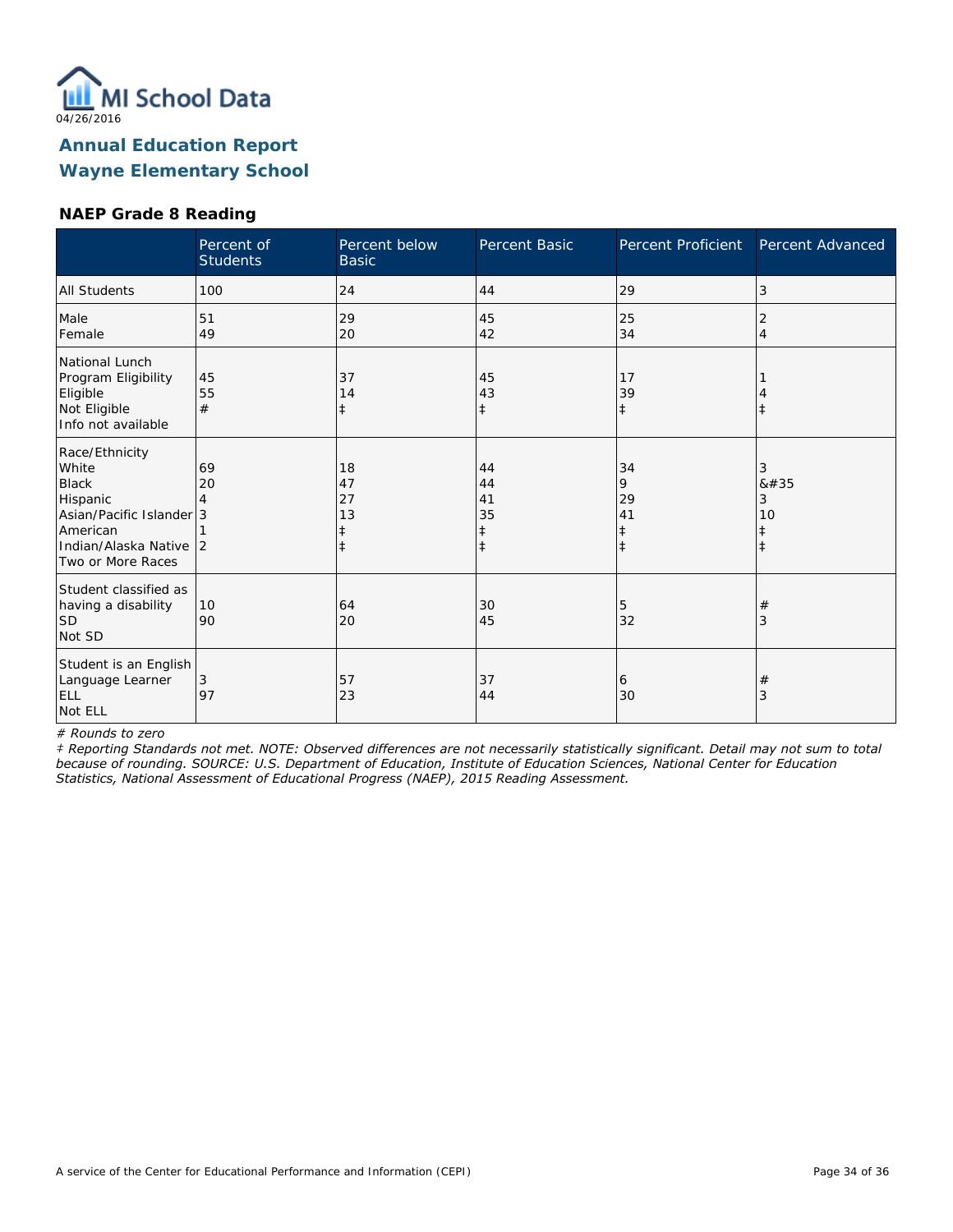

# **NAEP Grade 12 Reading**

|                                                                                                                                                | Percent of<br><b>Students</b>        | Percent below<br><b>Basic</b>                    | Percent Basic                             | Percent Proficient                             | Percent Advanced            |
|------------------------------------------------------------------------------------------------------------------------------------------------|--------------------------------------|--------------------------------------------------|-------------------------------------------|------------------------------------------------|-----------------------------|
| <b>All Students</b>                                                                                                                            | 100                                  | 26                                               | 5                                         | 27                                             | 5                           |
| Male<br>Female                                                                                                                                 | 50<br>50                             | 31<br>20                                         | 37<br>37                                  | 28<br>37                                       | 4<br>6                      |
| National Lunch<br>Program Eligibility<br>Eligible<br>Not Eligible<br>Info not available                                                        | 35<br>64                             | 37<br>19<br>0                                    | 39<br>36<br>0                             | 22<br>38<br>$\mathbf{O}$                       | 2<br>0                      |
| Race/Ethnicity<br>White<br><b>Black</b><br>Hispanic<br>Asian<br>American Indian<br>Native<br>Hawaiian/Pacific<br>Islander<br>Two or More Races | 76<br>14<br>5<br>3<br>$\Omega$<br>l0 | 20<br>52<br>34<br>21<br>O<br>0<br>$\overline{O}$ | 38<br>36<br>44<br>26<br>0<br>0<br>$\circ$ | 36<br>12<br>21<br>41<br>0<br>0<br>$\mathbf{O}$ | 6<br>Ω<br>12<br>0<br>Ω<br>O |
| Student classified as<br>having a disability<br><b>SD</b><br>Not SD                                                                            | 93                                   | 66<br>23                                         | 25<br>38                                  | 8<br>34                                        | 5                           |
| Student is an English<br>Language Learner<br>ELL<br>Not ELL                                                                                    | 2<br>98                              | 0<br>25                                          | 0<br>37                                   | $\mathbf{O}$<br>33                             | 0<br>5                      |

*# Rounds to zero*

*‡ Reporting Standards not met. NOTE: Observed differences are not necessarily statistically significant. Detail may not sum to total because of rounding. SOURCE: U.S. Department of Education, Institute of Education Sciences, National Center for Education Statistics, National Assessment of Educational Progress (NAEP), 2015 Reading Assessment.*